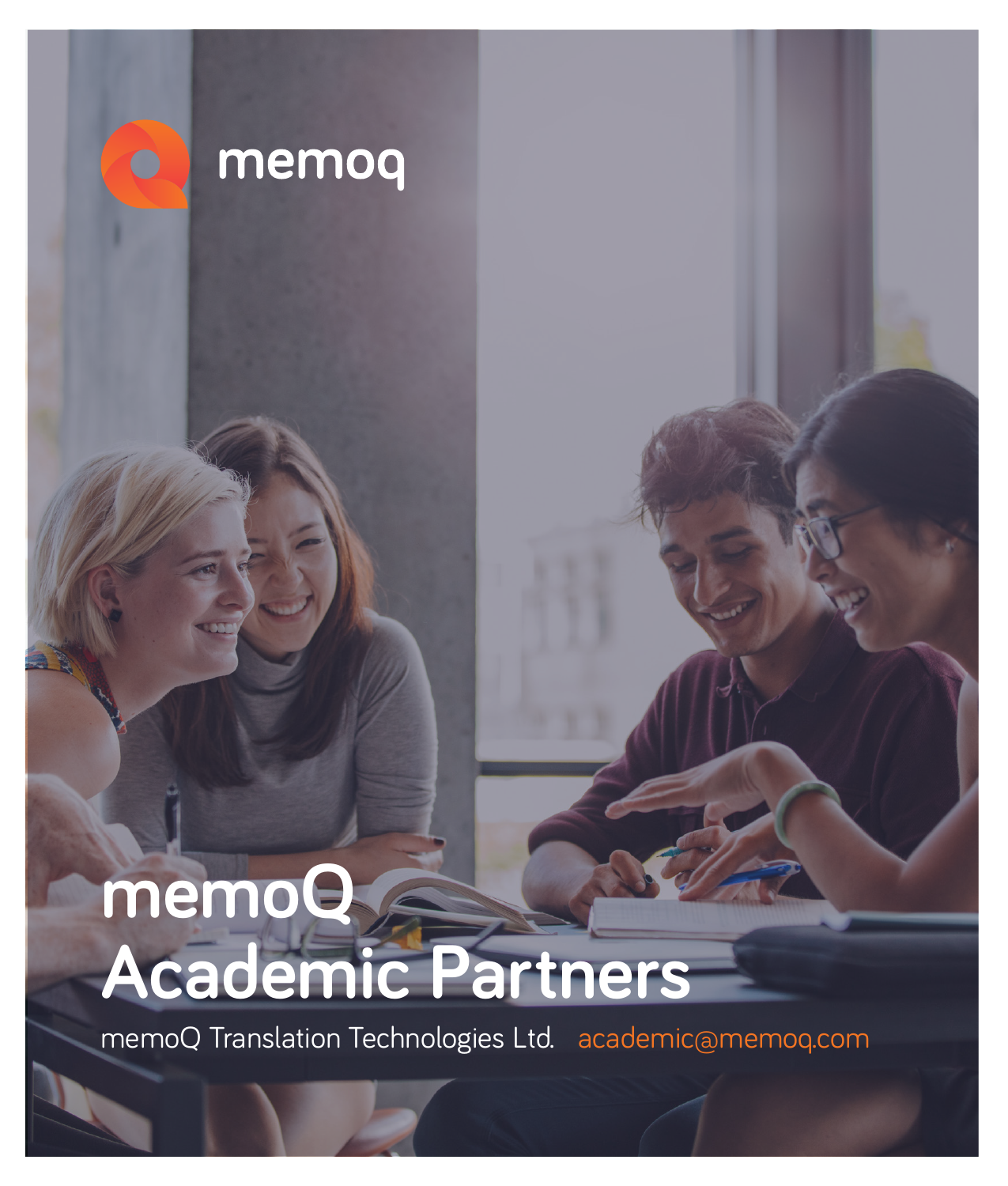# Contents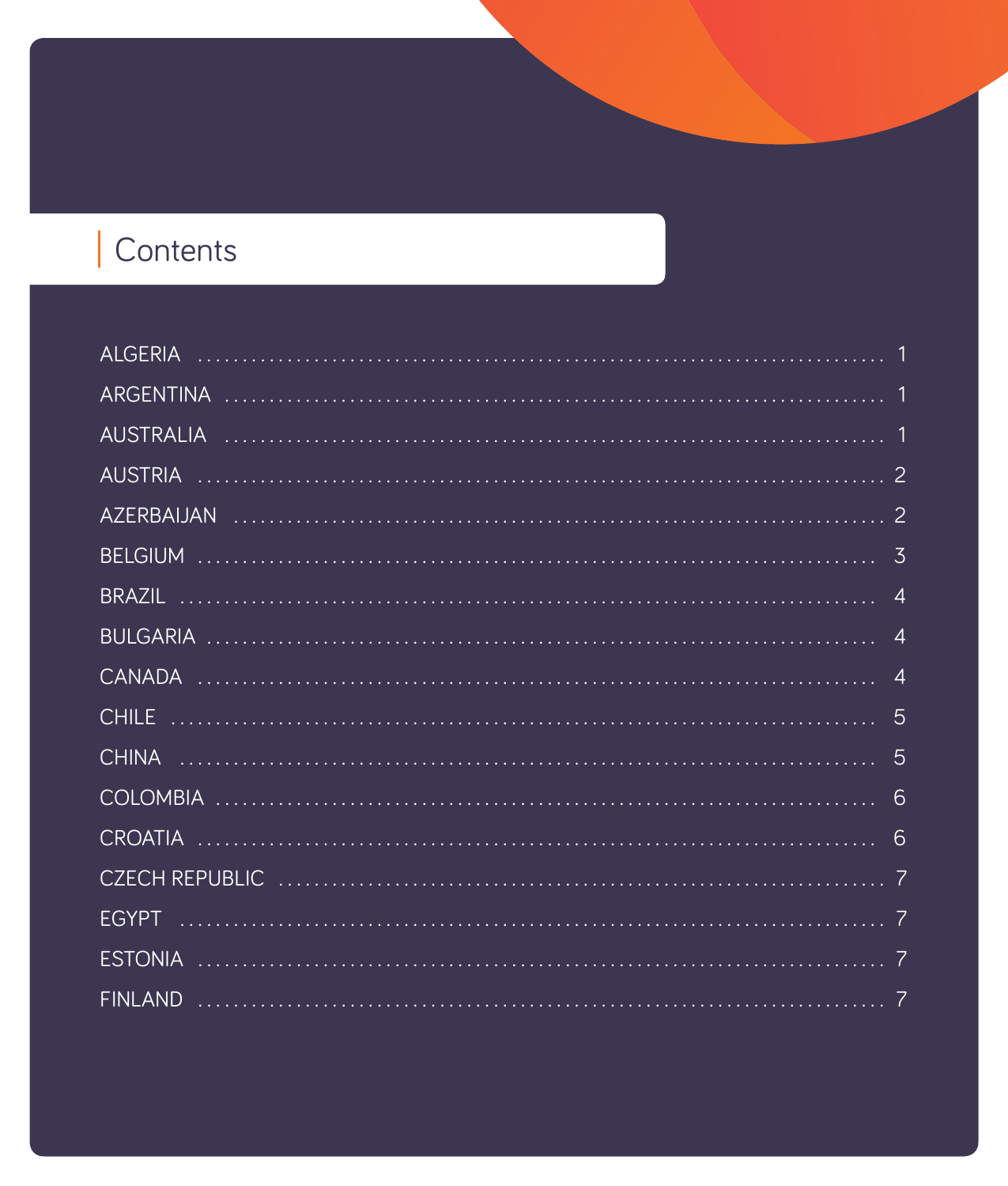| 10 <sup>°</sup> |
|-----------------|
|                 |
|                 |
|                 |
|                 |
|                 |
|                 |
|                 |
|                 |
| 16              |
| 16              |
|                 |
|                 |
|                 |
|                 |
|                 |
|                 |
|                 |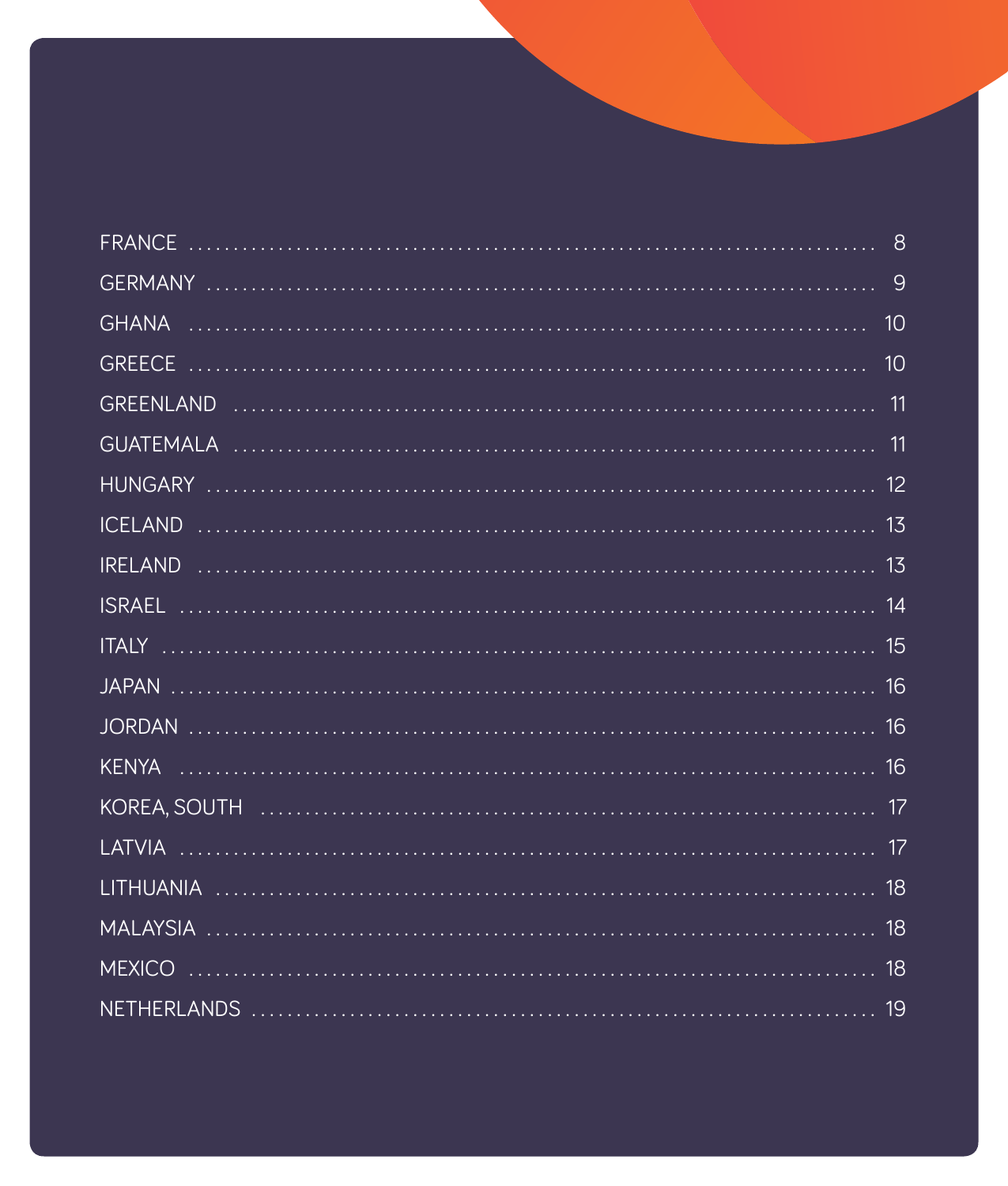|                                                                                                                | 20 |
|----------------------------------------------------------------------------------------------------------------|----|
|                                                                                                                | 22 |
|                                                                                                                | 23 |
|                                                                                                                | 23 |
|                                                                                                                | 23 |
| SAUDI ARABIA ALLE ELECTRICIALE ELECTRICALE SAUDI ARABIA ALLE ELECTRICIALE ELECTRICIALE ELECTRICIALE ELECTRICIA | 24 |
|                                                                                                                | 24 |
|                                                                                                                | 24 |
|                                                                                                                | 25 |
|                                                                                                                | 25 |
|                                                                                                                | 27 |
| SWITZERLAND<br>$\cdots$ 27                                                                                     |    |
|                                                                                                                | 27 |
|                                                                                                                | 28 |
|                                                                                                                | 28 |
| UNITED KINGDOM ALLELLARIA AND ANNO ALLELLARIA ALLELLARIA ALLELLARIA ALLELLARIA ALLELLARIA ALLELLARIA ALLELLARI | 29 |
|                                                                                                                |    |
|                                                                                                                |    |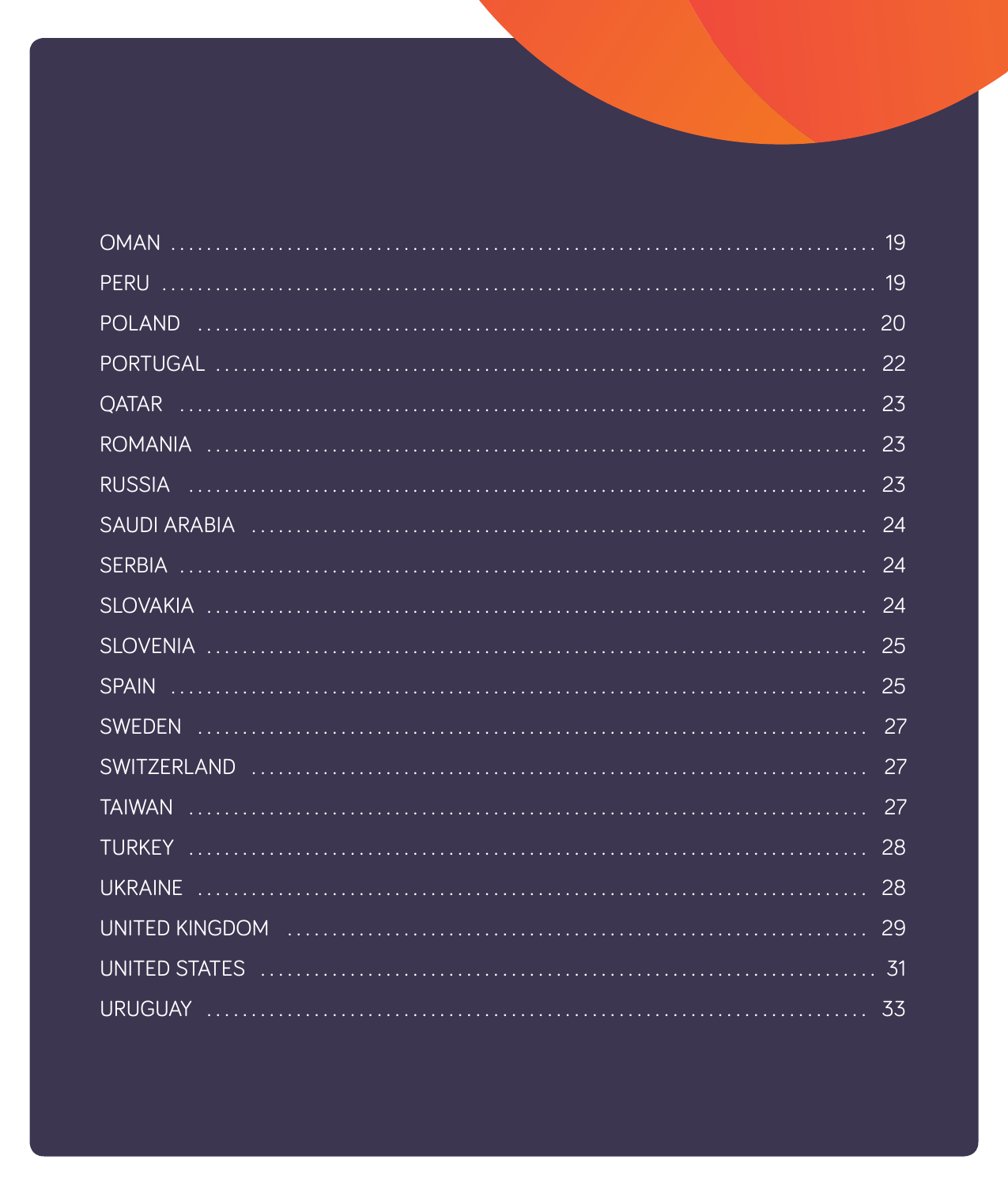## <span id="page-4-0"></span>ALGERIA

Higher Arab Institute for Translation (HAIT)

## ARGENTINA

**CTPCBA** 

Instituto Goyena

Instituto Superior de Formación Docente y Técnica Dr. Pedro Goyena

University of Buenos Aires

## AUSTRALIA

University of New South Wales

The University of Melbourne (Asia Institute)

Western Sydney University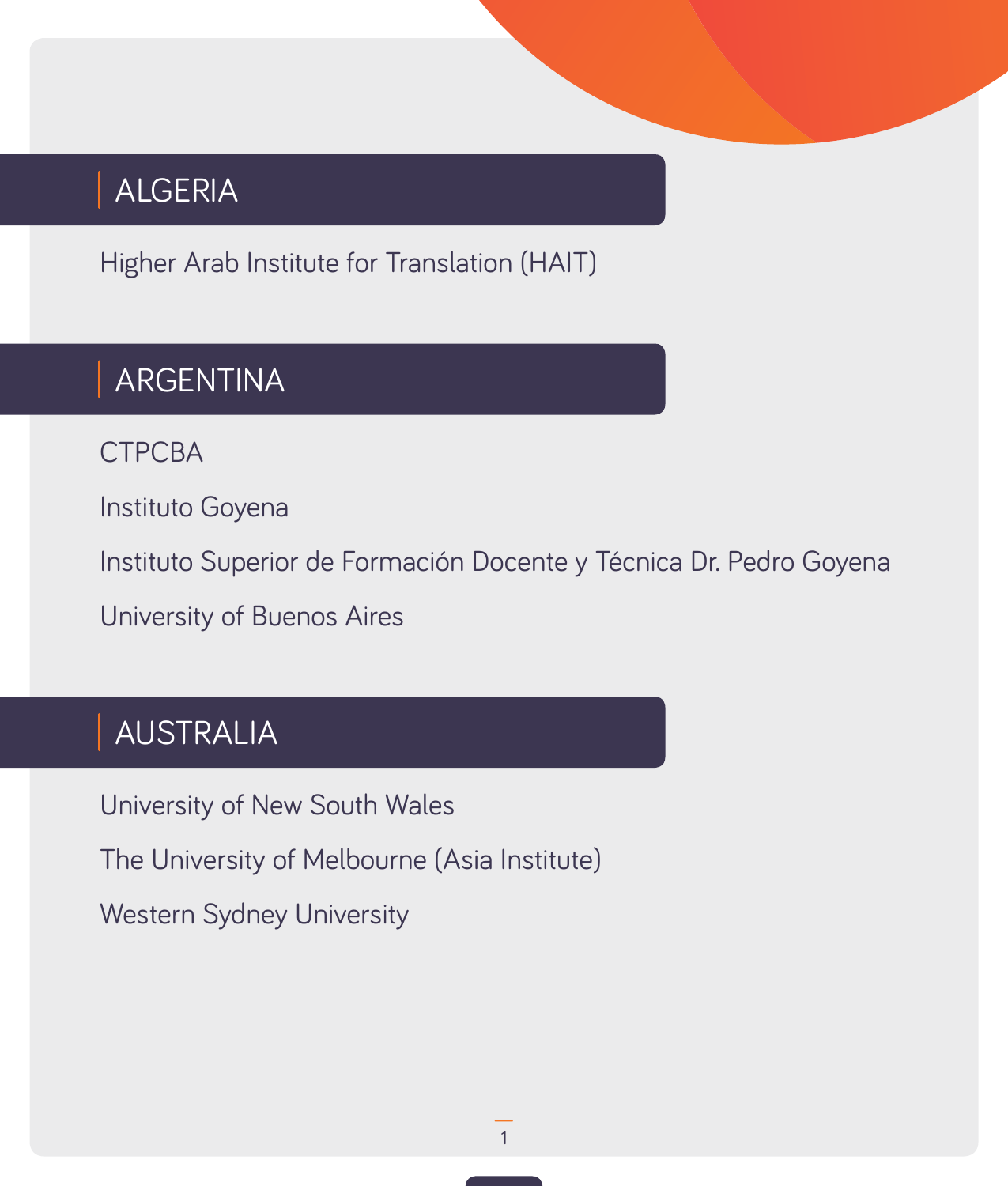# <span id="page-5-0"></span>AUSTRIA

University of Graz

University of Vienna

## AZERBAIJAN

Azerbaijan University of Languages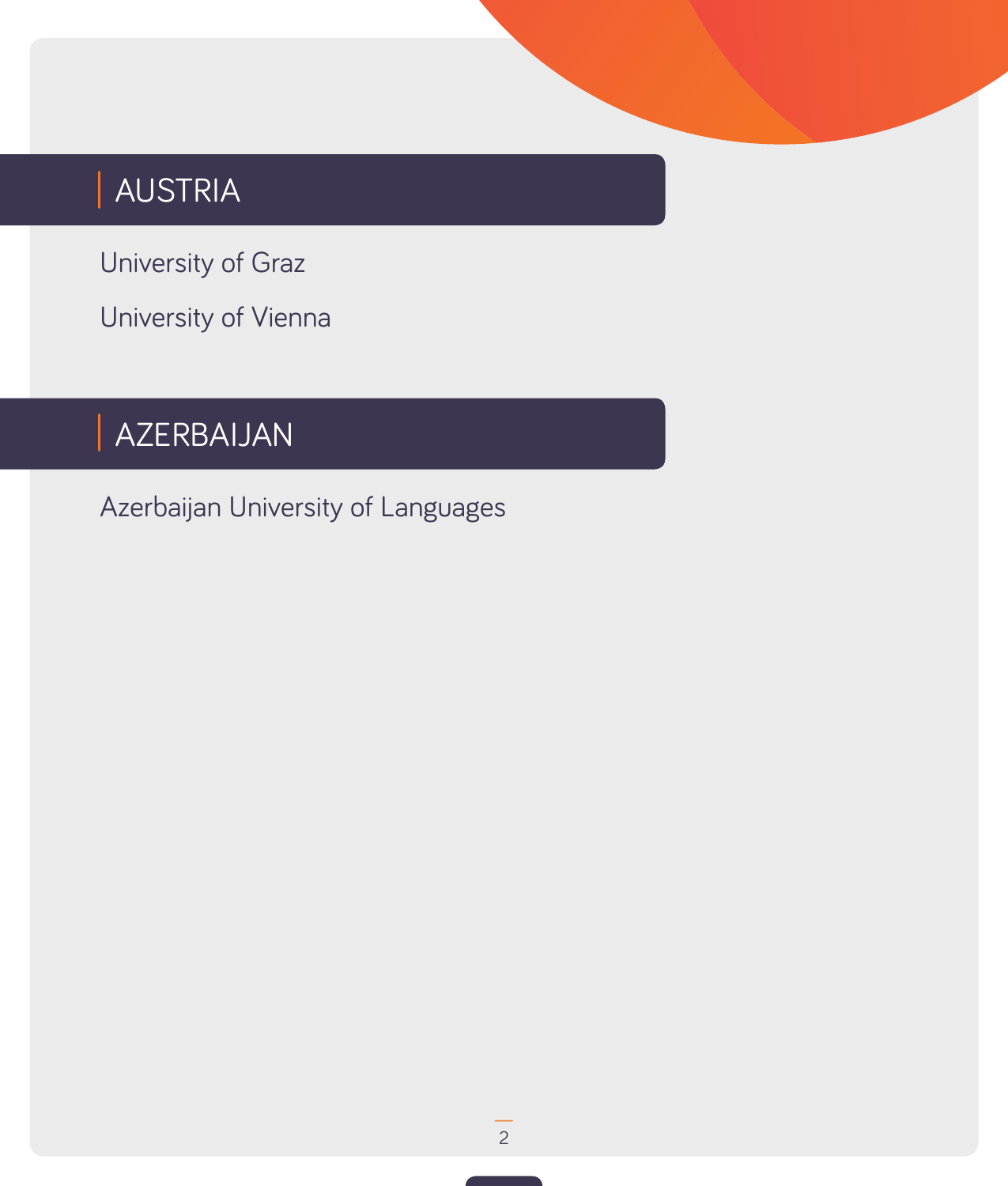## <span id="page-6-0"></span>BELGIUM

KH Leuven College

KU Leuven Campus Brussel

KU Leuven University

Université de Liège

Université Saint-Louis Bruxelles

University Colleges Leuven-Limburg (UCLL)

University de Liége (ULG)

Université Libre de Bruxelles - ISTI

University of Gent (UGent)

Vrije Universiteit Brussel

University of Leuven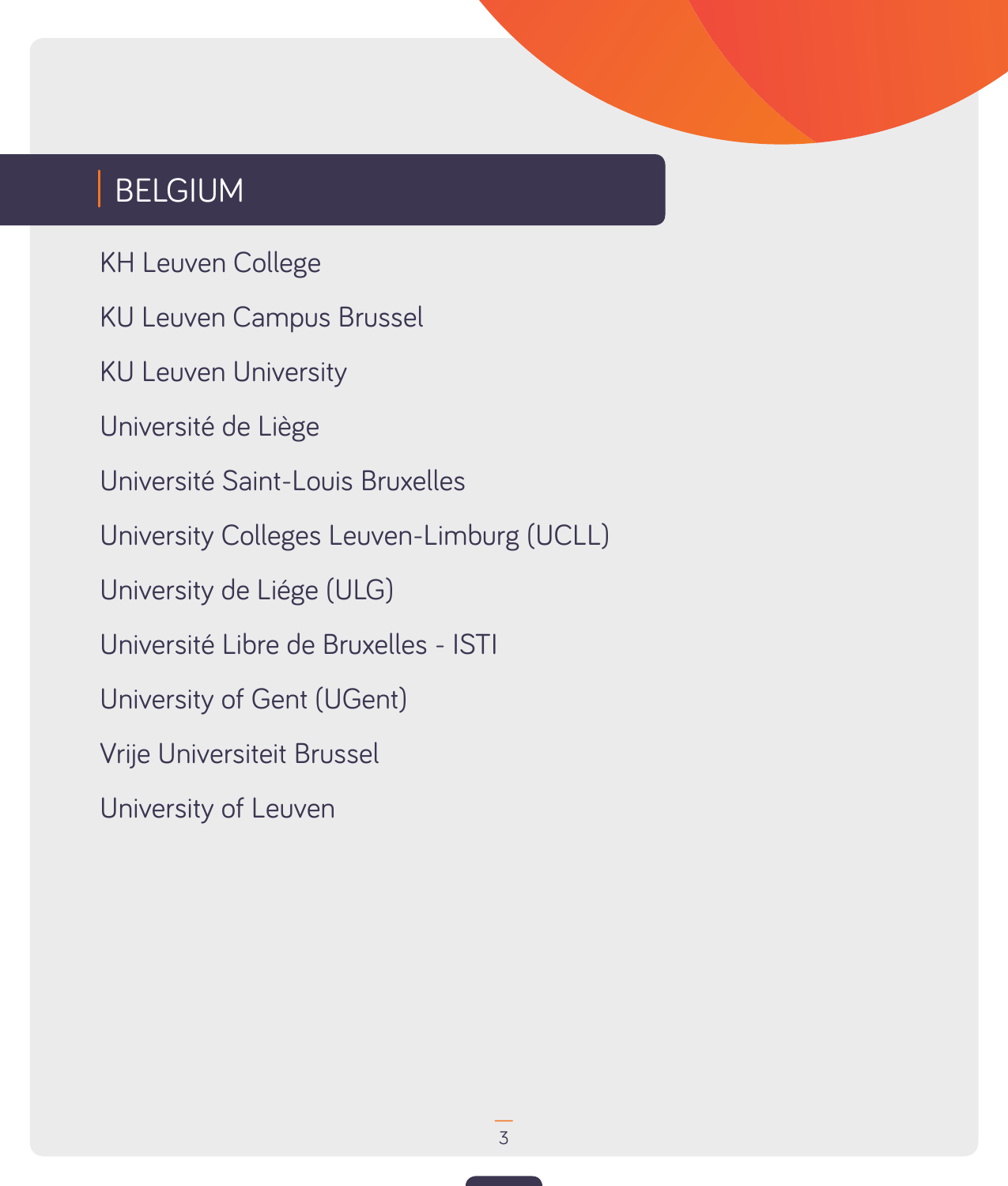## <span id="page-7-0"></span>BRAZIL

Catholic University of Santos UNISANTOS

ILEEL

São Paulo State University

Unasp - Centro Universitário Adventista de SãoPaulo

Universidade Federal de Pelotas

## BULGARIA

Paisii Hilendarski University of Plovdiv

## CANADA

Université du Québec en Outaouais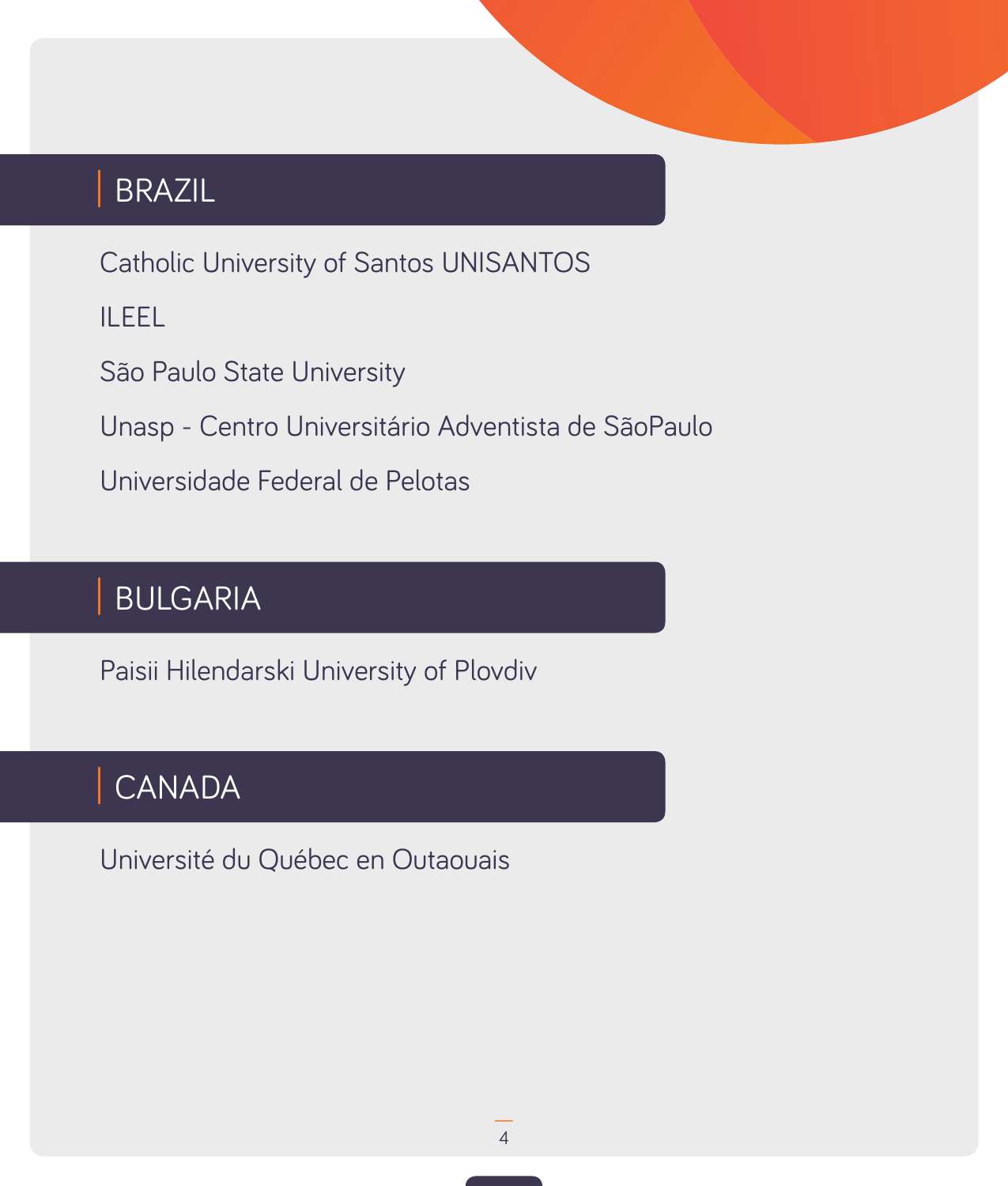## <span id="page-8-0"></span>CHILE

Pontificia Universidad Catolica de Valparaiso (PUCV)

Profesional EATRI

Universidad de Concepción

Universidad de las Américas

## CHINA

Beijing Foreign Studies University International Studies University (XISU) Ludong University NJUST, Nanjing Zhejiang University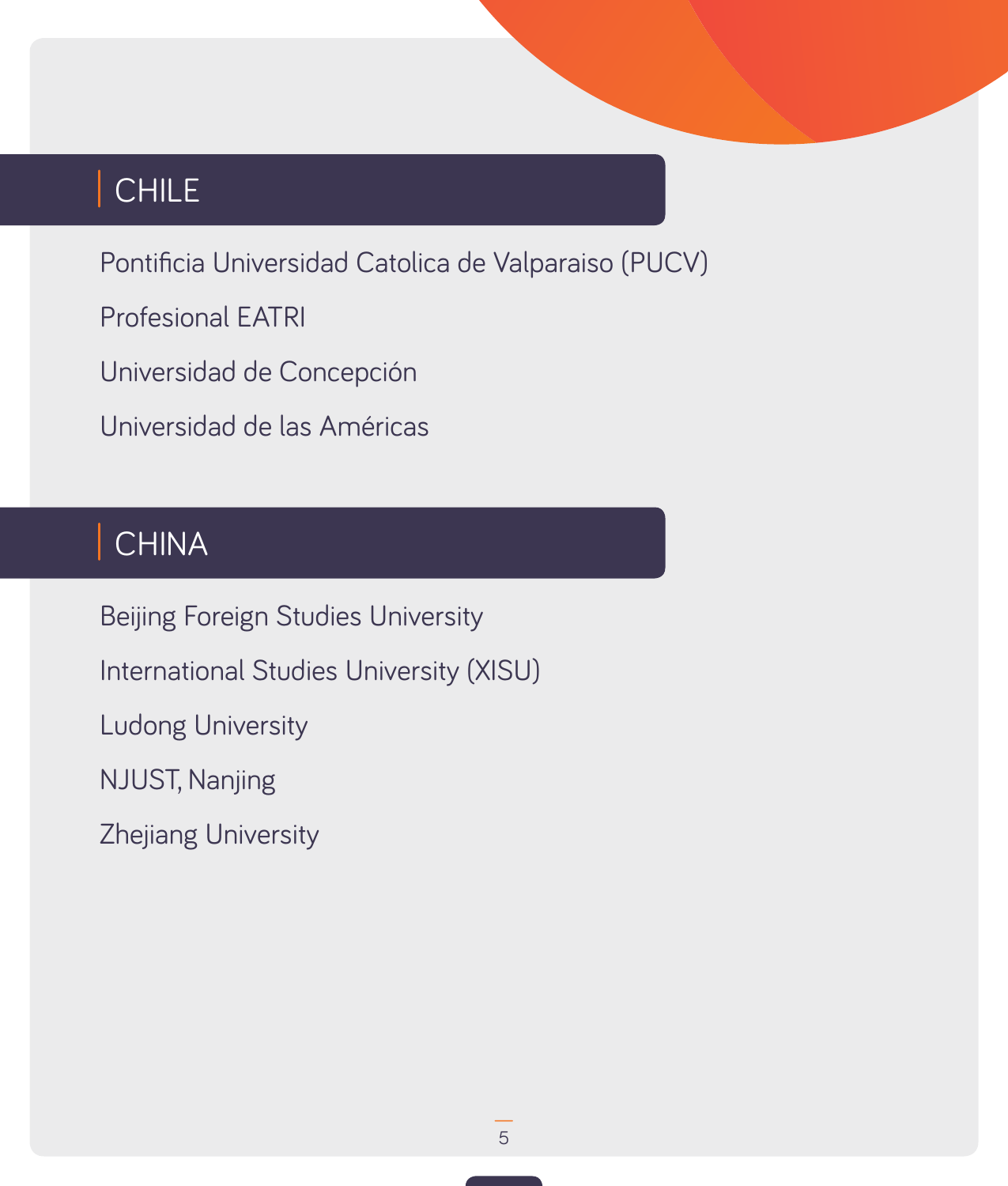## <span id="page-9-0"></span>COLOMBIA

Universidad Autónoma de Manizales

Universidad Católica de Manizales

Universidad EAN

OTEC Bequalified

Universidad de Antioquia

## CROATIA

University of Josip Juraj Strossmayer in Osijek

University of Pula

University of Zagreb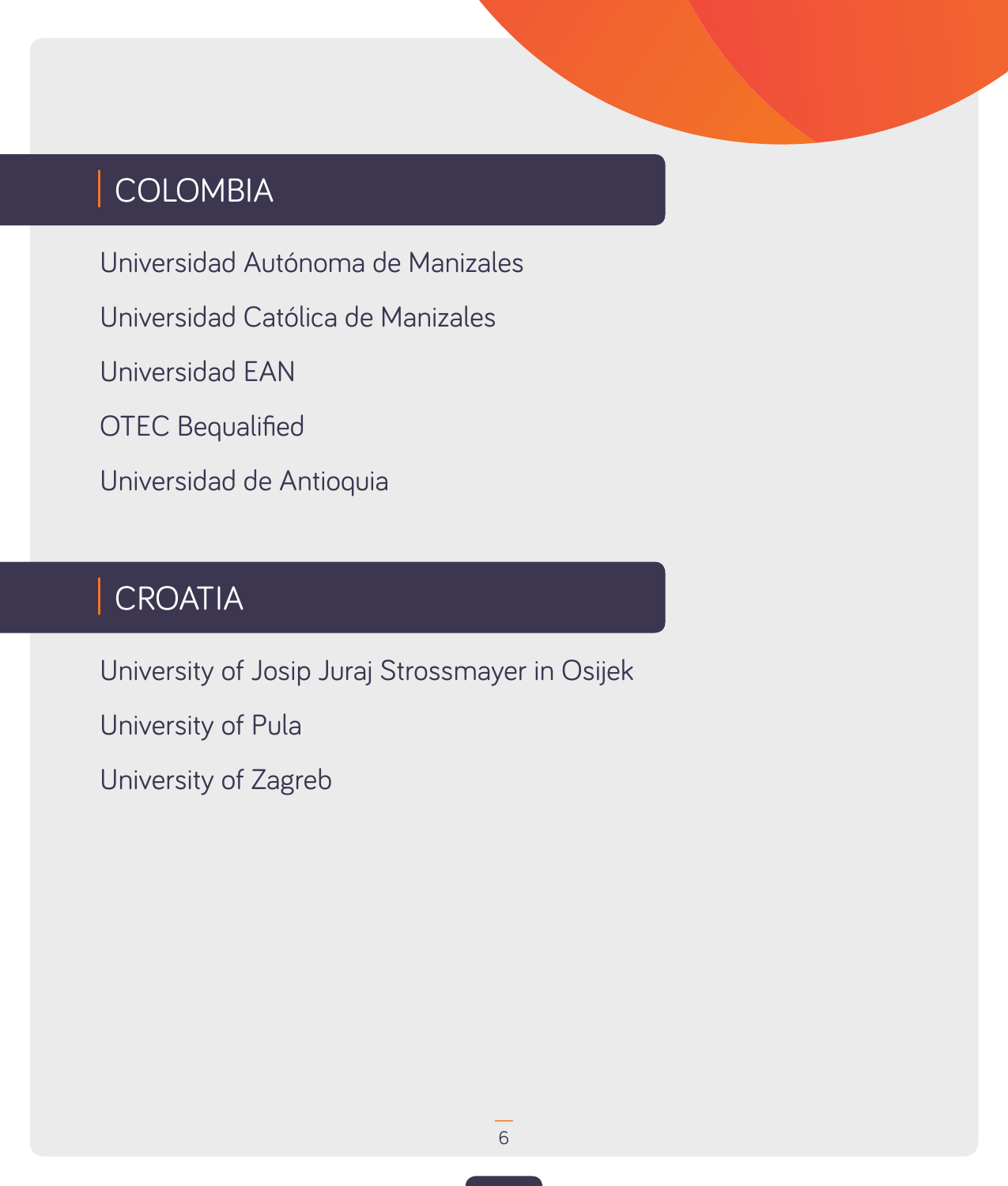#### <span id="page-10-0"></span>CZECH REPUBLIC

Palacky University

Charles University (Prague)

Technical University of Liberec (TUL)

Tomas Bata Unievrsity in Zlin

## EGYPT

Ain Shams University

## **ESTONIA**

University of Tartu

#### FINLAND

University of Eastern Finland

University of Helsinki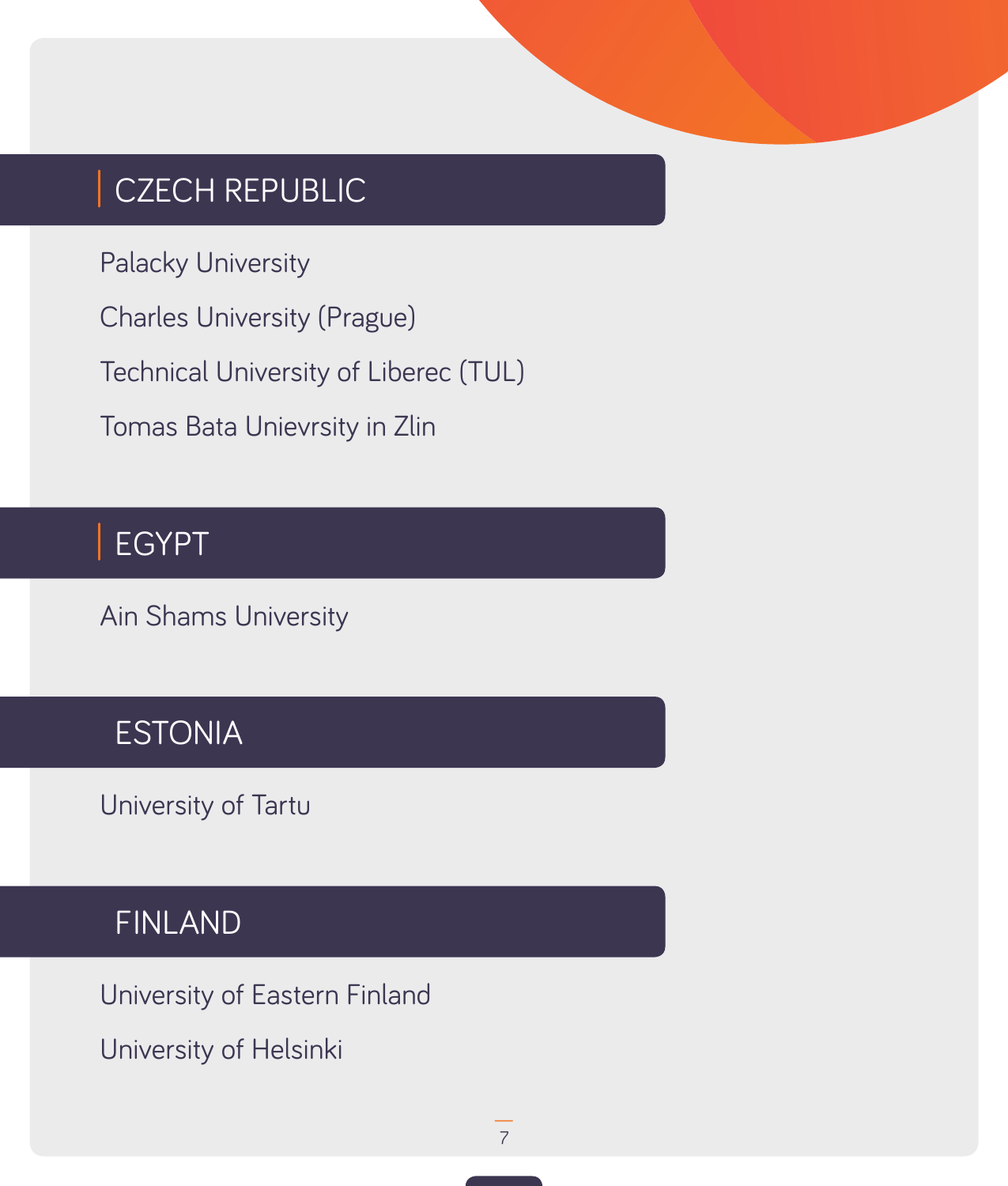## <span id="page-11-0"></span>FRANCE

ISIT Paris

Le Mans University

UCO - Université Catholique de l'Ouest

Université de Paris-Est Marne la Vallée

Université de Bourgogne

Université de Bretagne occidentale (UBO)

Université de Lorraine

Université de Toulouse

Université Lille 3

Université Paris Diderot

University of Haute-Alsace in Mulhouse

University of Montpellier

University of Rennes

University of Strasbourg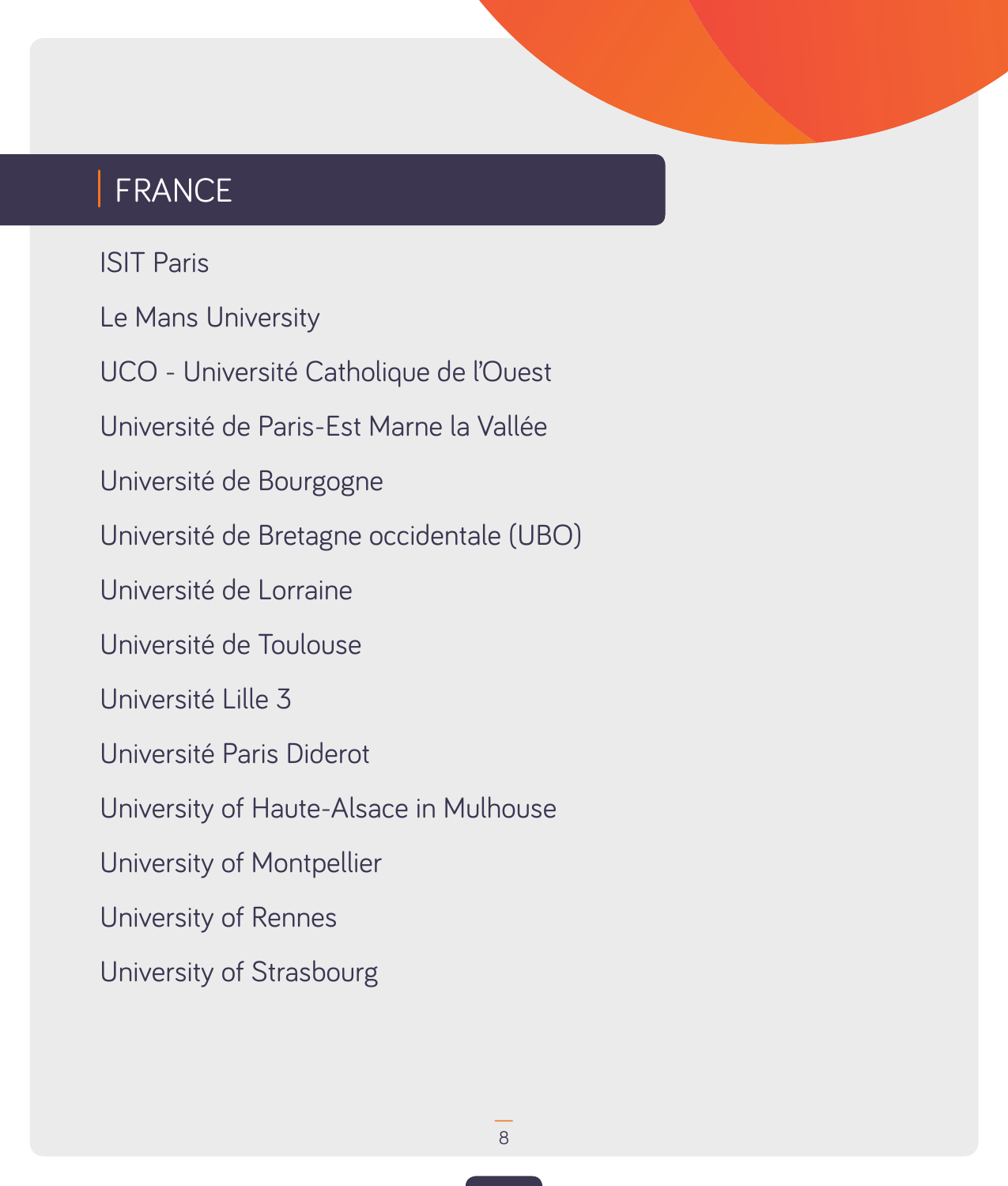#### <span id="page-12-0"></span>GERMANY

Magdeburg-Stendal University of Applied Sciences

Parson Europe

University of Hildesheim

University of Mainz

University of Leipzig

Academy of Translation and Interpreting in Weiden

**AKAD university Stuttgart** 

Angewandte Linguistik

Anhalt University

Cologne University of Applied Sciences

Euroakademie Bamberg

Heidelburg University

Sprachen & Dolmetscher Institut München

Technische Universität München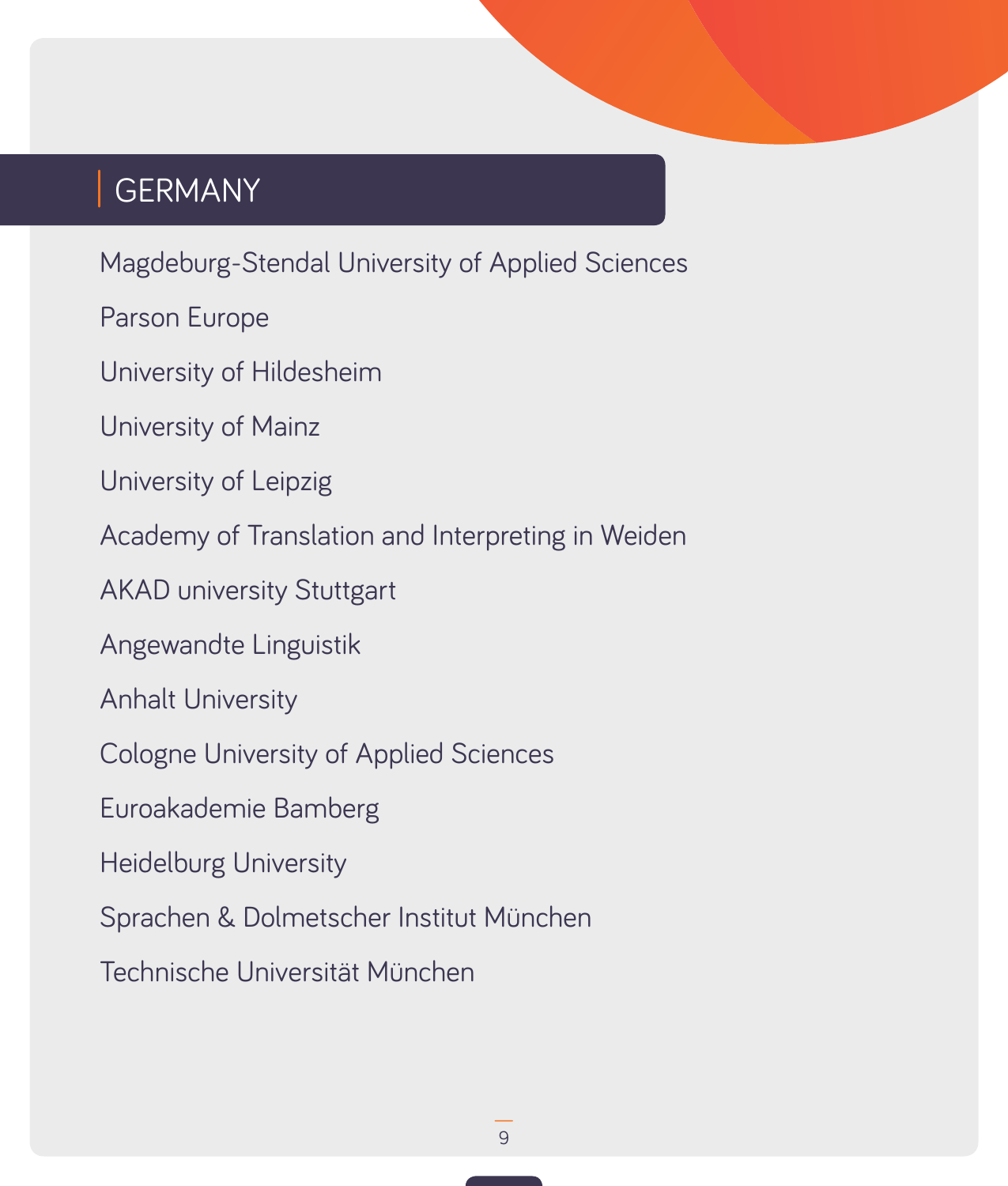## <span id="page-13-0"></span>GERMANY

Universitat Erlangen-Nurnberg Universität Greifswald University of Flensburg University of Hohenheim University of Saarland Würzburger Dolmetscherschule

Dockhorn Übersetzungen und Schulungen

## GHANA

University of Ghana Ghana

## **GREECE**

Aristotle University

Aristotle University of Thessaloniki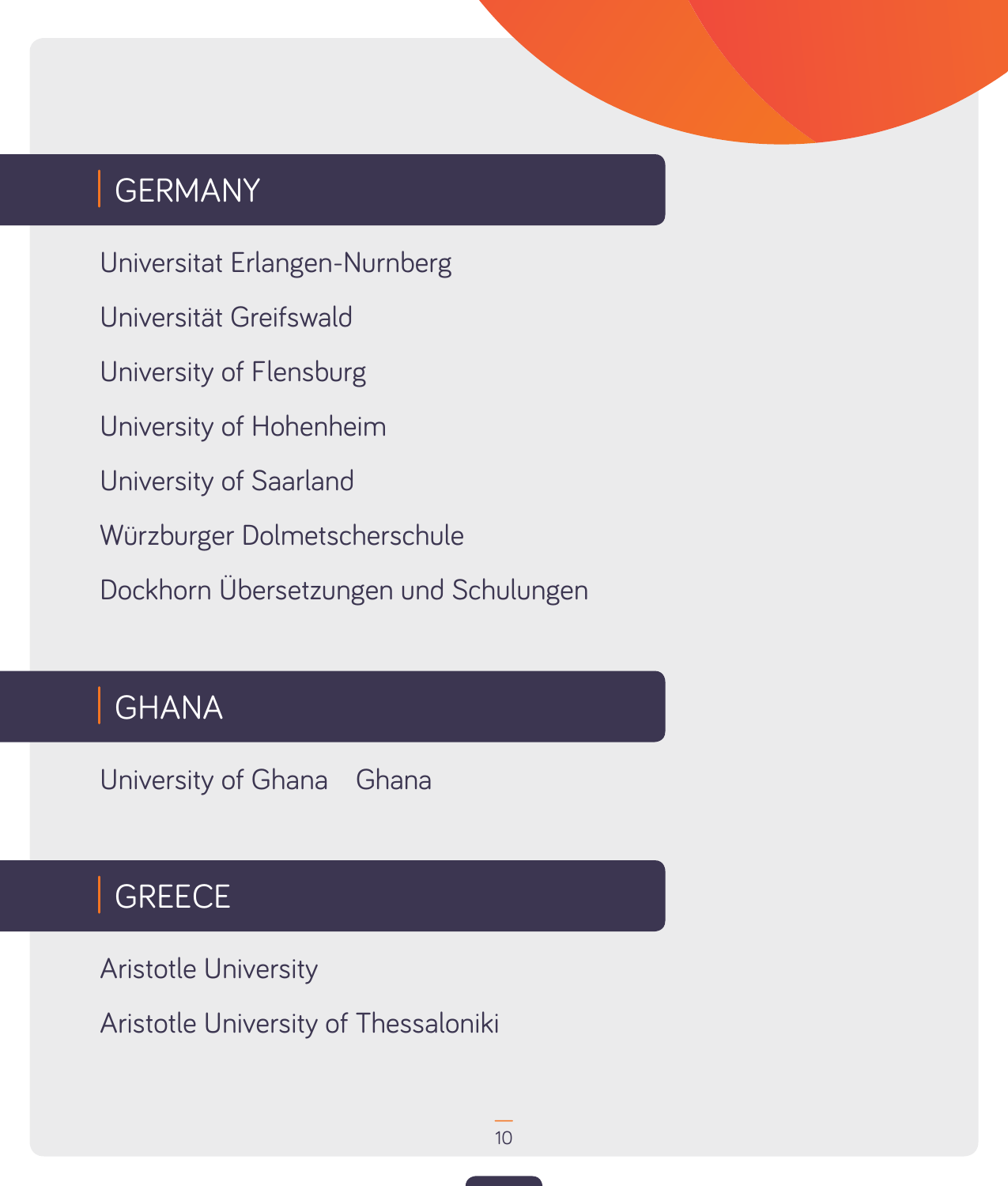# <span id="page-14-0"></span>GREENLAND

University of Greenland

# GUATEMALA

Universidad Mariano Gálvez de Guatemala

11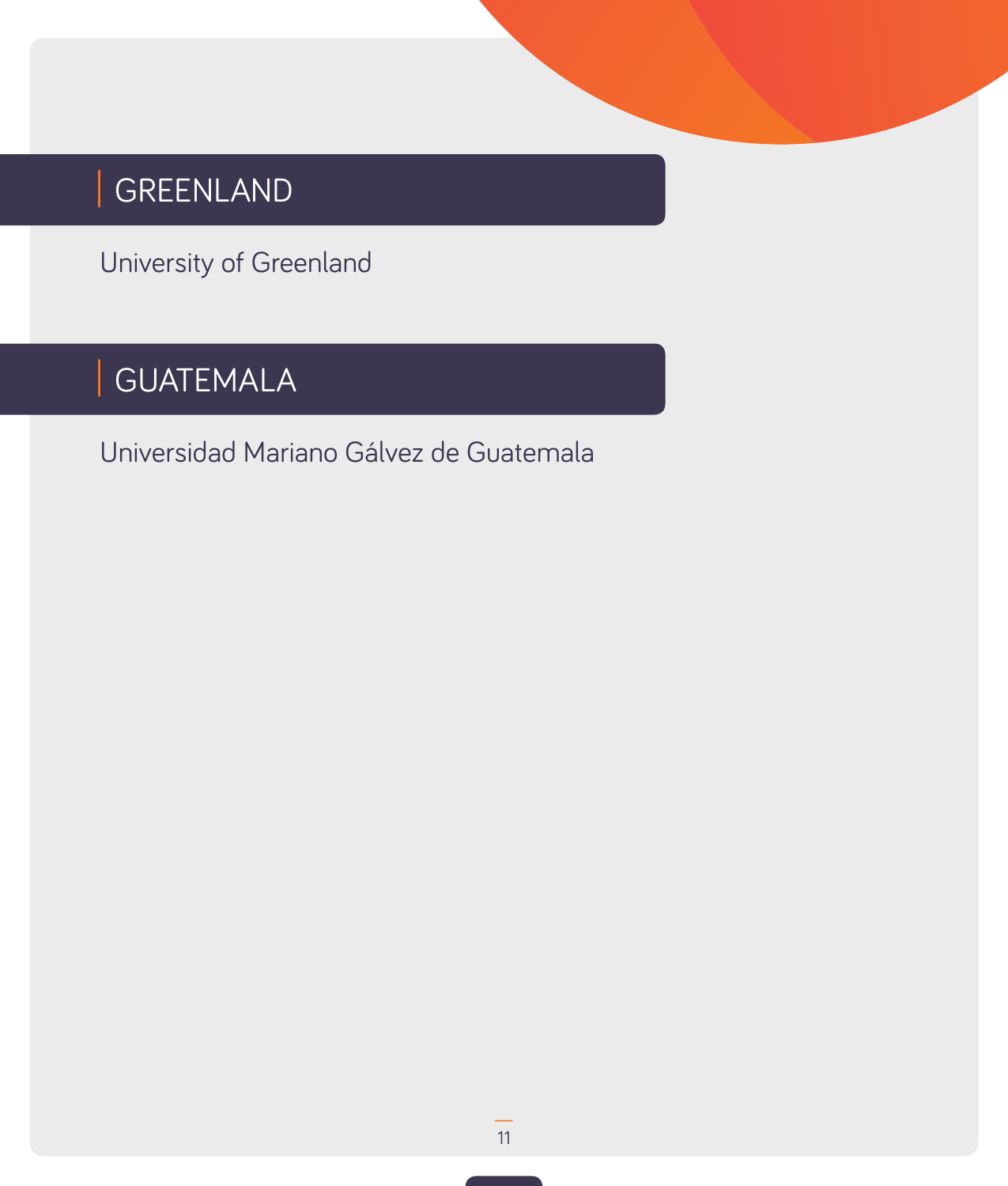## <span id="page-15-0"></span>HUNGARY

BCE ÉTK Corvinus IOK

BME

**Corvinus** 

Széchenyi István Egyetem

University of Szeged

Budapest Gazdasági Főiskola

Debrecen University

ELTE

Eszterházy Károly College

Károli Gáspár University

Kodolányi University

Pannon University (Veszprém)

Pázmány Péter University (PPKE)

Semmelweis University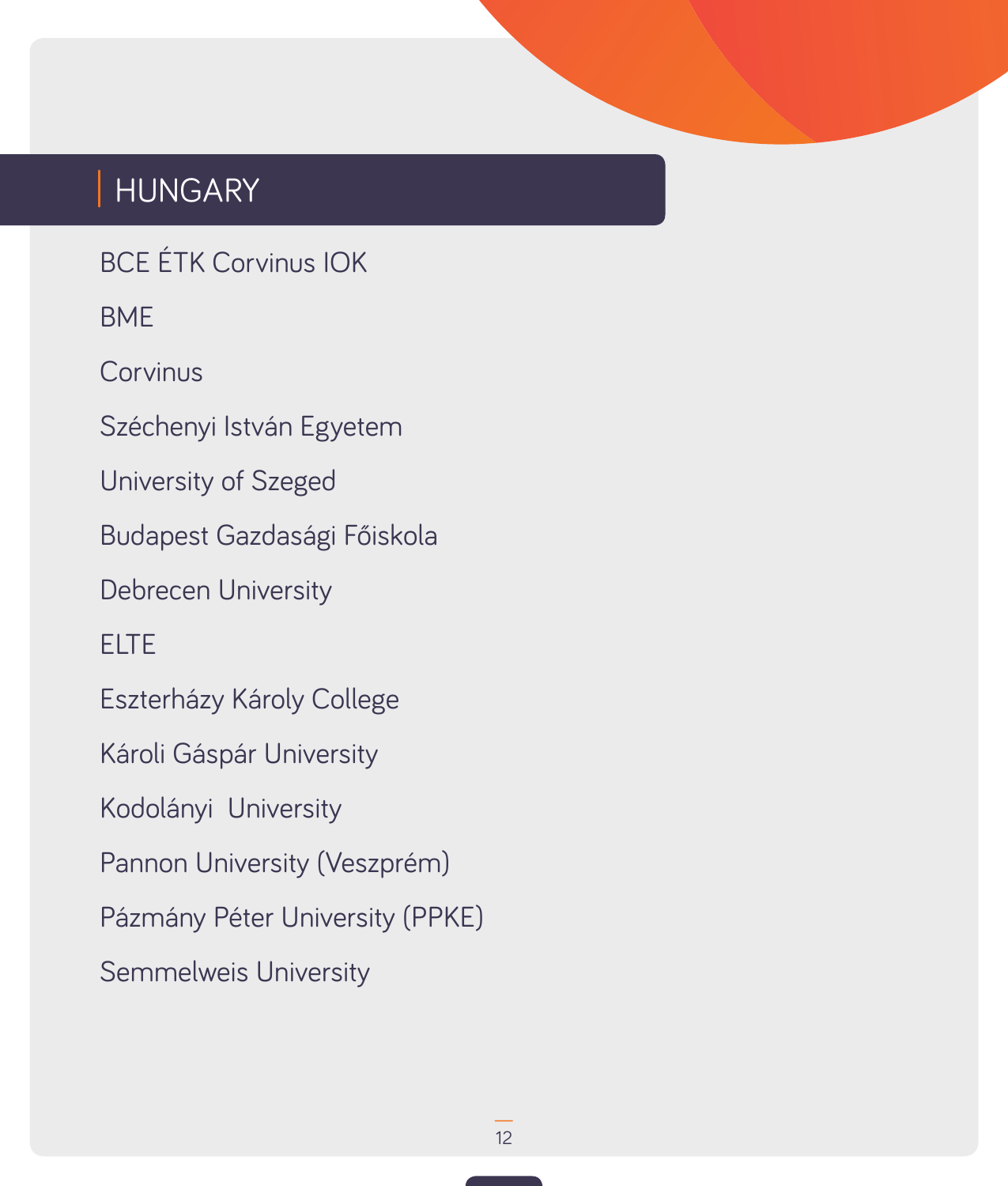## <span id="page-16-0"></span>HUNGARY

Magyar Agrár-és Élettudományi Egyetem

University of Debrecen

University of Miskolc

University of Pécs

## ICELAND

University of Iceland

## IRELAND

Coláiste na hÉireann

Dublin city University

NUI Galway

The Rosetta Foundation

University of Limerick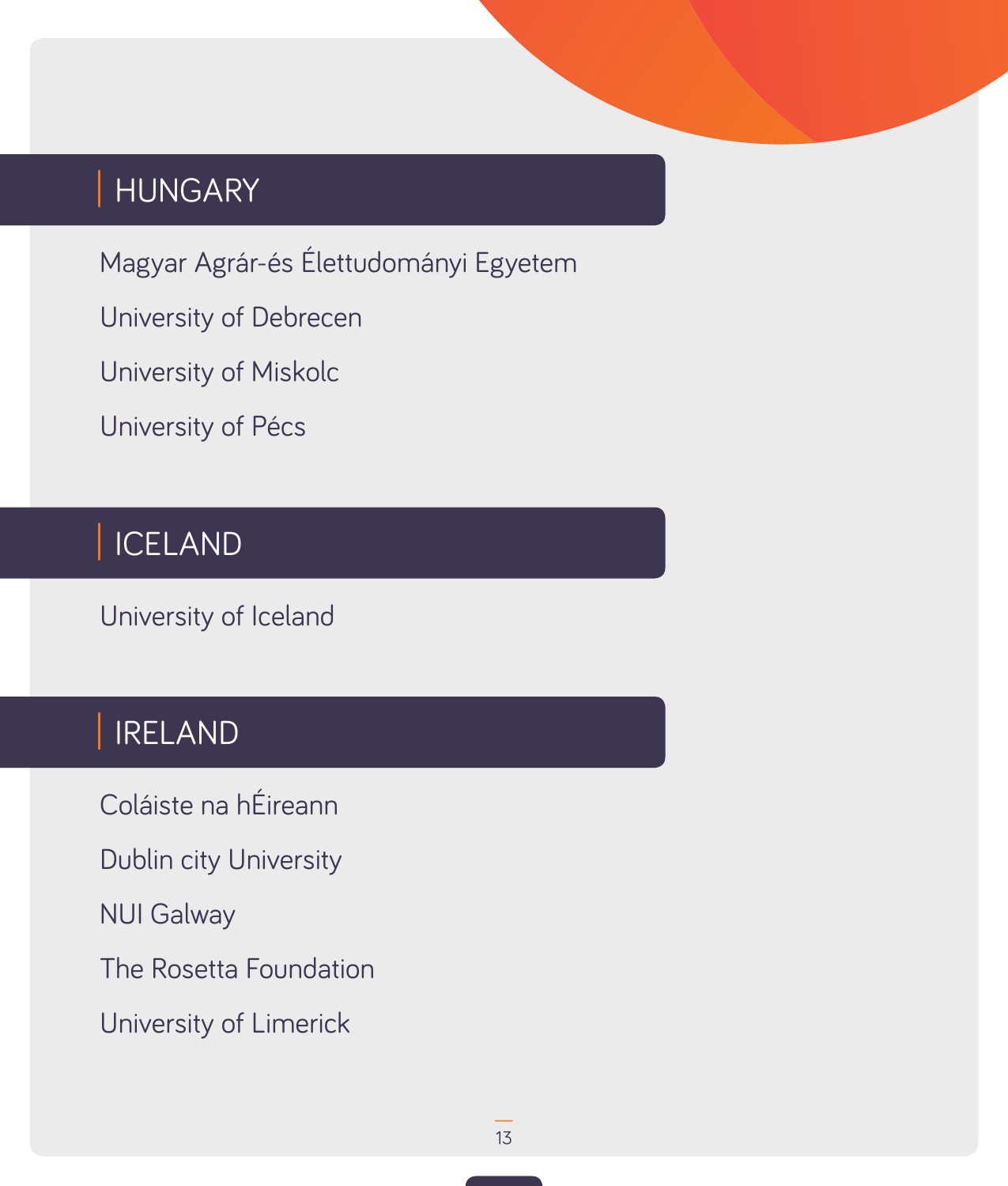# <span id="page-17-0"></span>ISRAEL

Oranim college

Ramat Gan College

Bar-Ilan University

Beit Berl college

Tel Aviv University

Versio Academy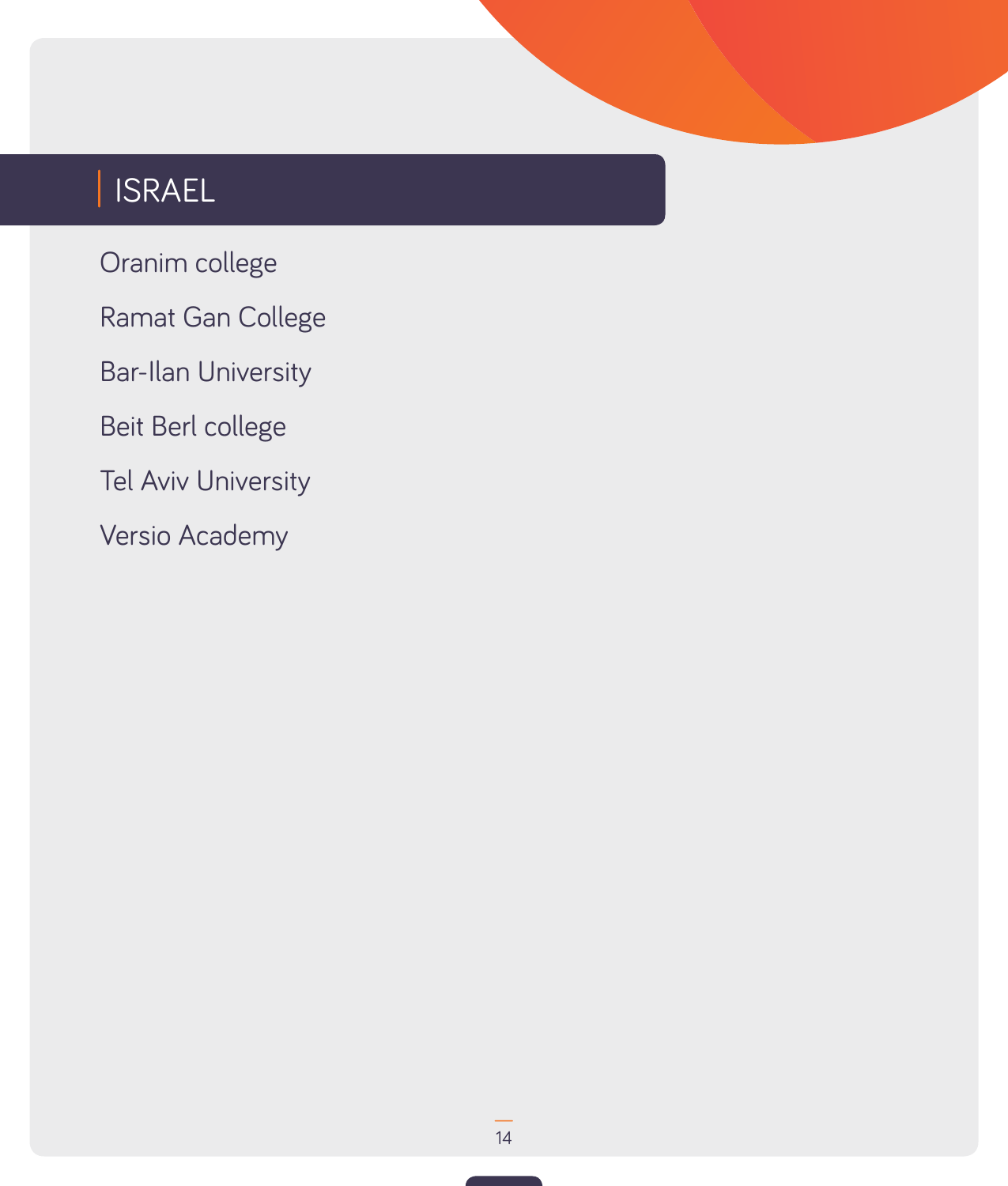## <span id="page-18-0"></span>ITALY

CIELS University (Padua)

Fondazione Scuole Civiche di Milano

LUSPIO University

Macerata University

Messina University

The University of Bologna

Universita' degli Studi di Bergamo

GLOS - Games Localization School

University of Salento

Segreteria Mantova Unicollege SSML

IULM University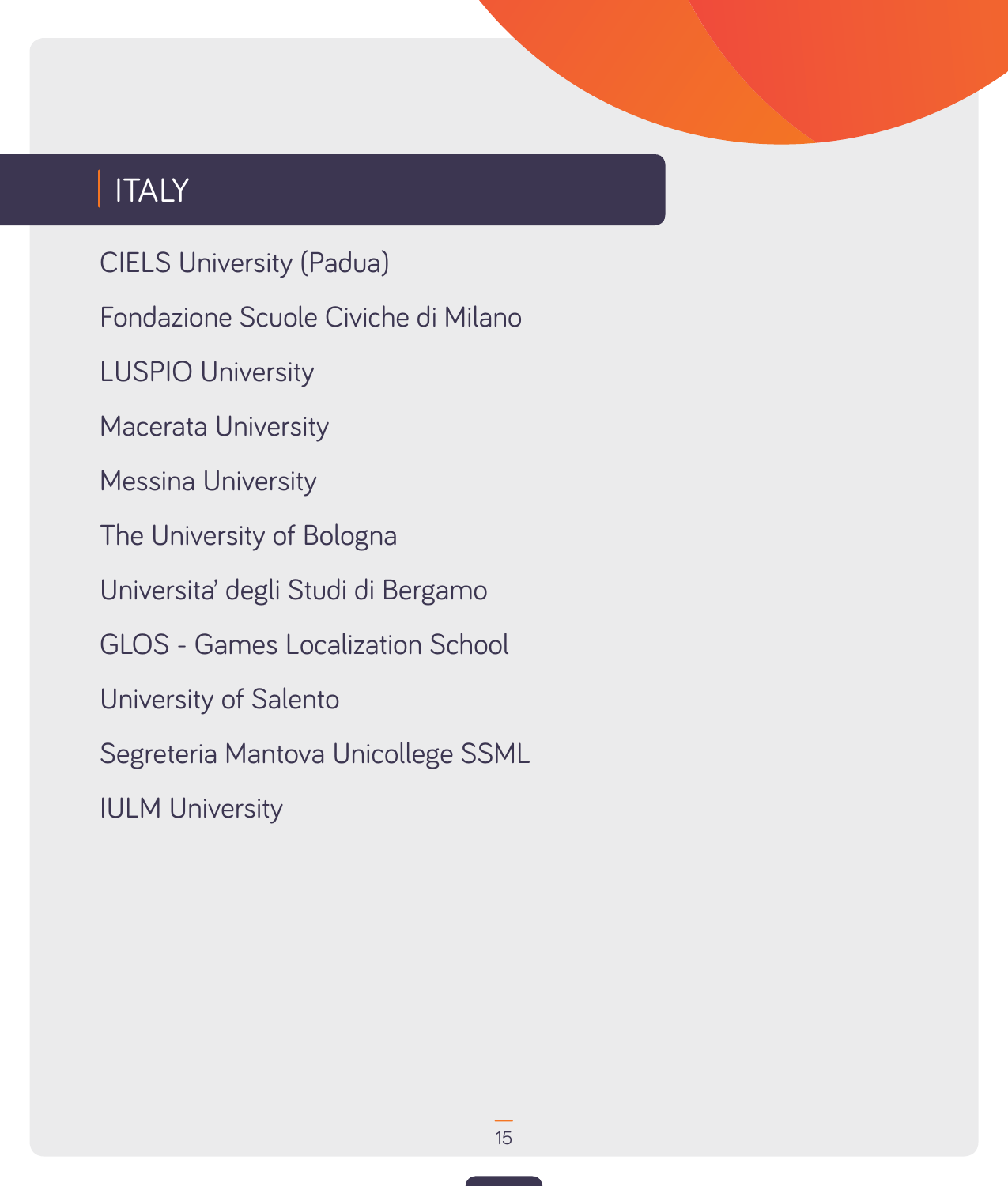## <span id="page-19-0"></span>JAPAN

International Christian University

Knowledge Travel Partners

Rikkyo University

Tokyo University of Foreign Studies

## JORDAN

Yarmouk University

# KENYA

Africa International University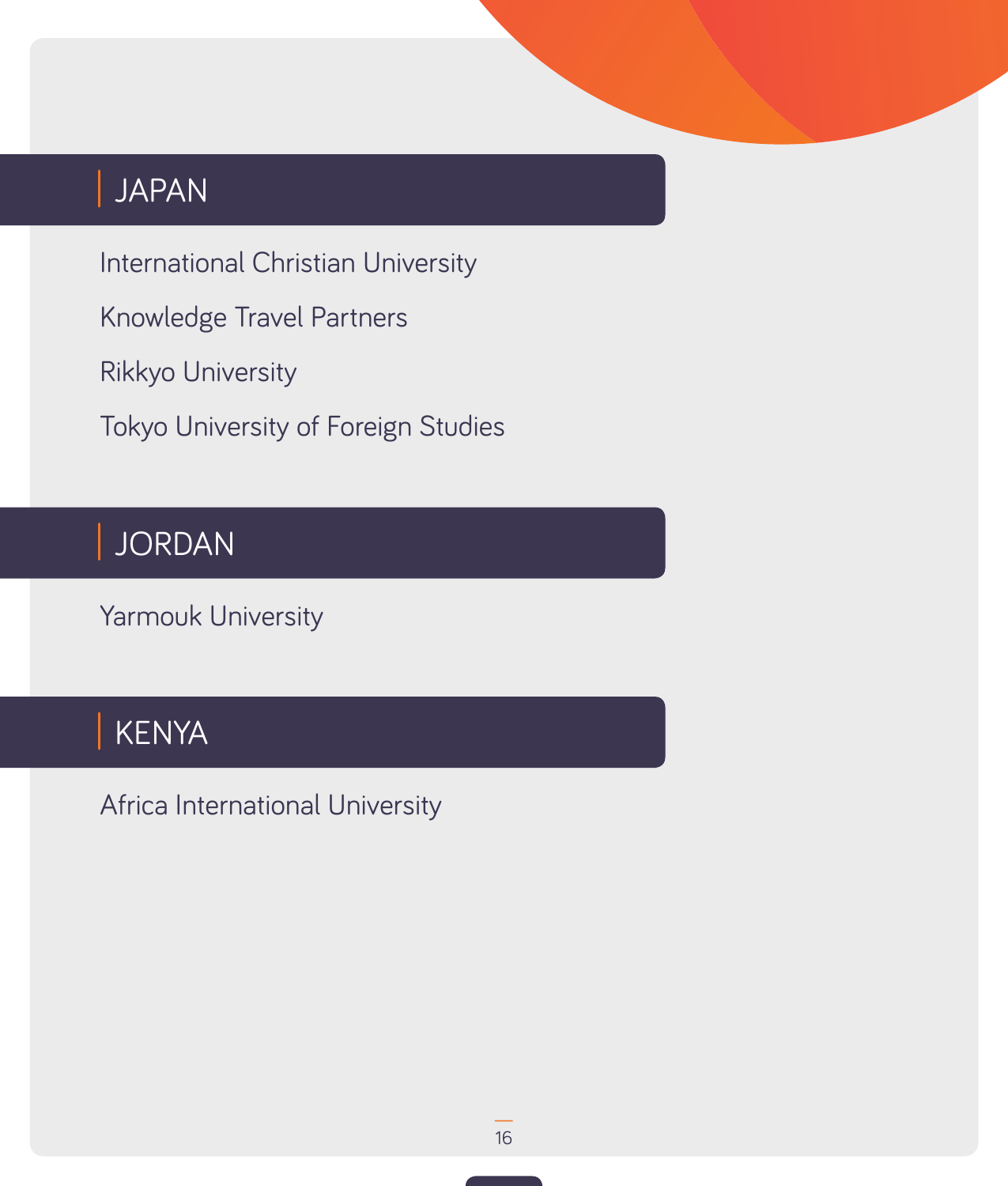## <span id="page-20-0"></span>SOUTH KOREA

Korea University

Sookmyung Women's University

Keimyung University

Shinhan University

Hankuk University of Foreign Studies

Seoul University of Foreign Studies

Sookmyung University

## LATVIA

University of Latvia

Ventspils Augstskola

Ventspils University College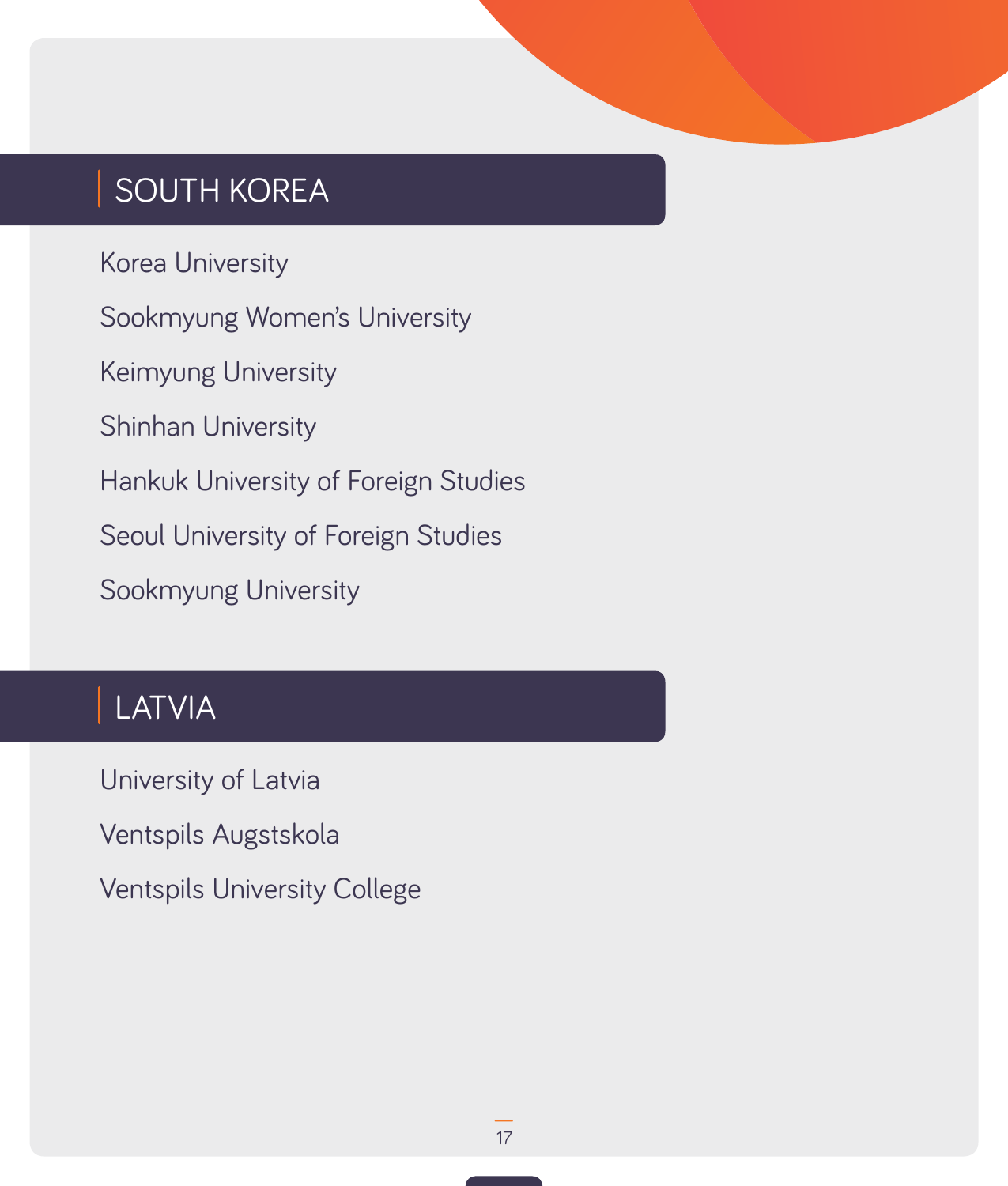# <span id="page-21-0"></span>LITHUANIA

Kaunas University of Technology (KTU)

## MALAYSIA

University of Malaya

## **MEXICO**

Universidad Intercontinental, Ciudad de México

Universidad La Salle Chihuahua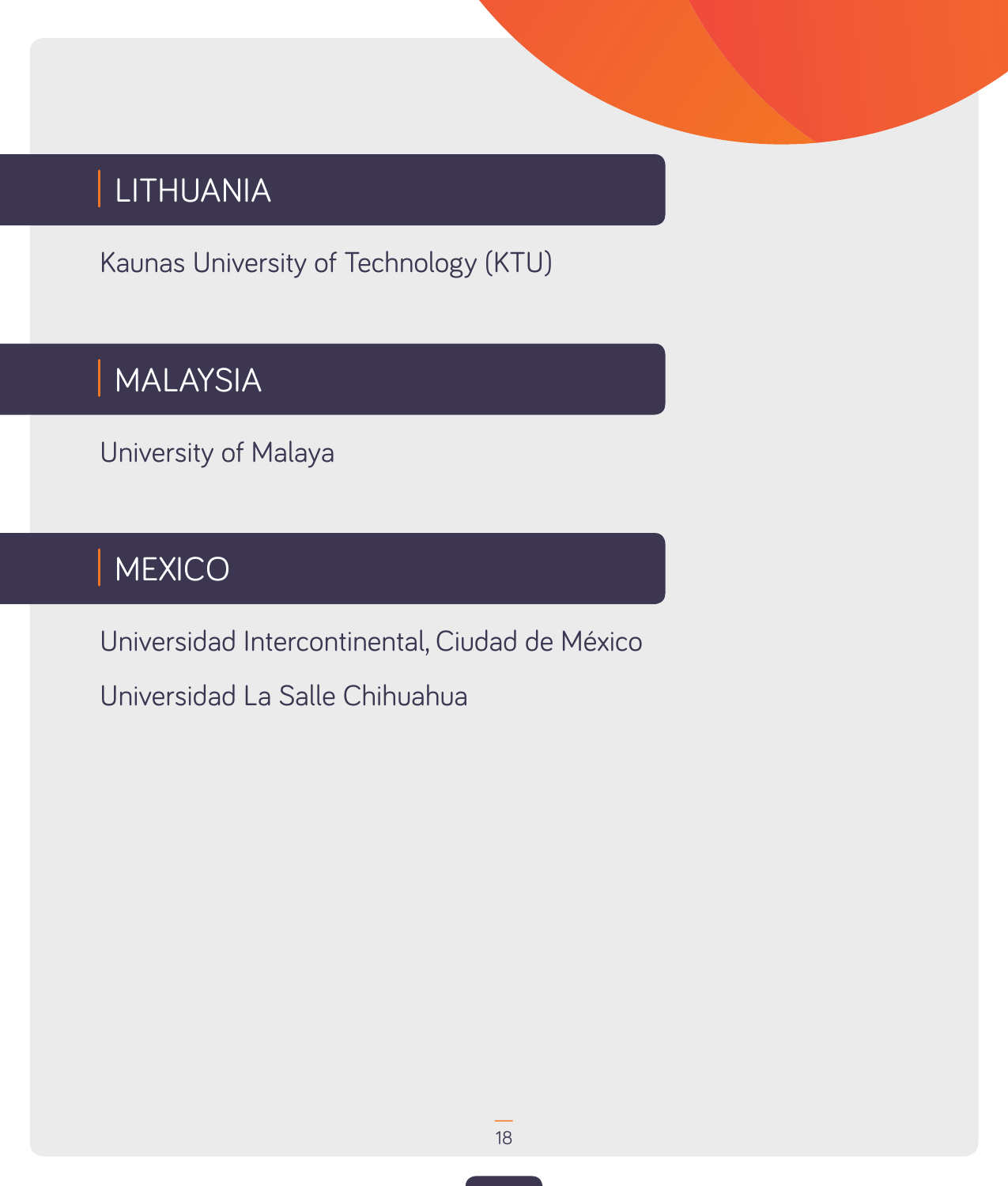## <span id="page-22-0"></span>NETHERLANDS

Inholland University

ITV Hogeschool voor Tolken en Vertaling (ITV Higher Education for Interpreting and Translating)

Leiden University

LOI

## OMAN

Sultan Qaboos University

Sohar University

#### PERU

UPC Internacional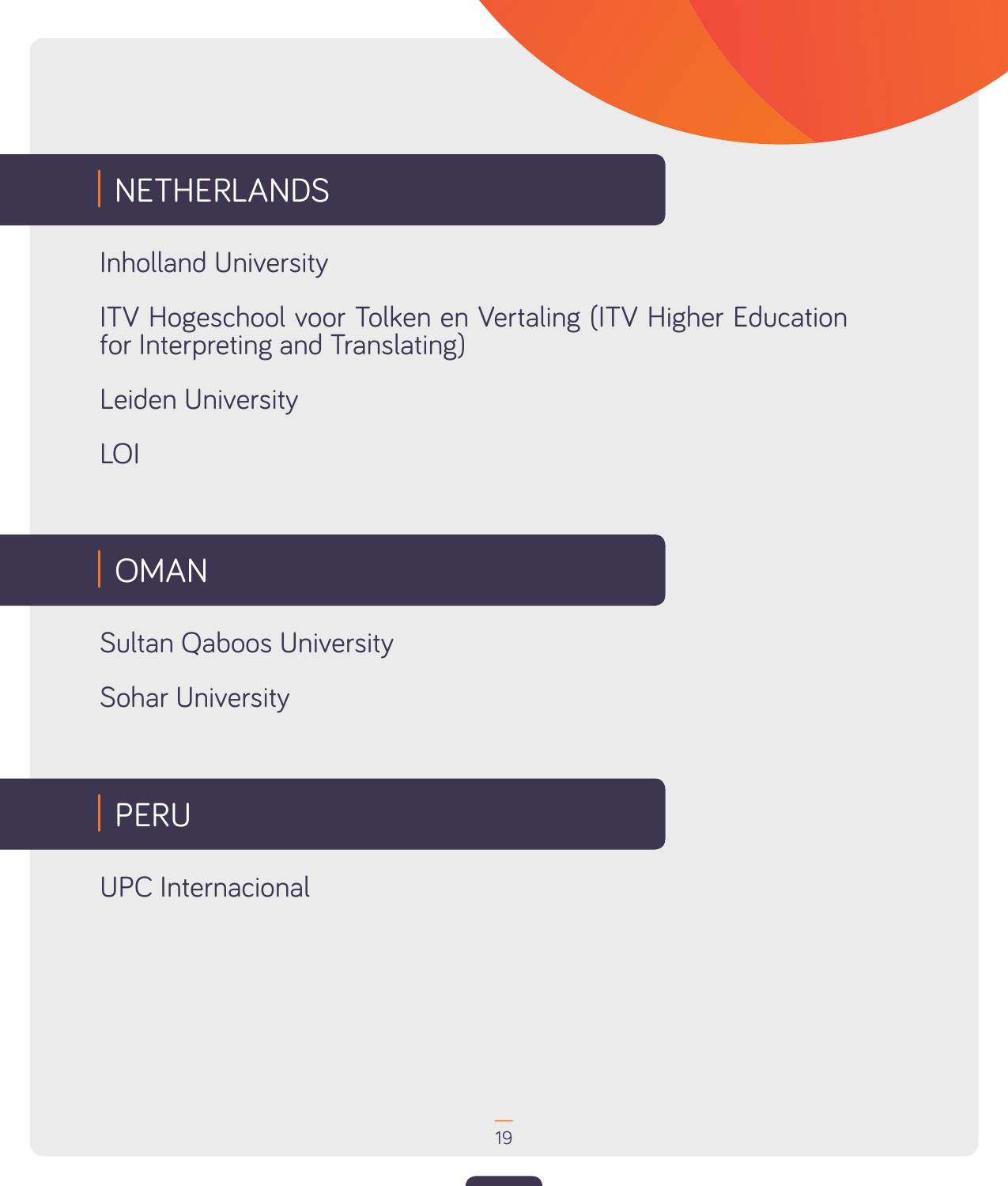## <span id="page-23-0"></span>POLAND

Adam Mickiewicz University

Auschwitz Museum

Centrum Szkolen Tlumaczeniowych (TSC)

Jan Kochanowski University

UNIVERSITY OF BIELSKO-BIALA

University of Lodz

Vistula University WSB University in Chorzowj

**WSKiZ** 

Wyższa Szkoła Humanitas

Academy of Business in Dabrowa Górnicza

AFS Poland

CST (Transla.org)

Gdansk University

Jagiellonian University, Kraków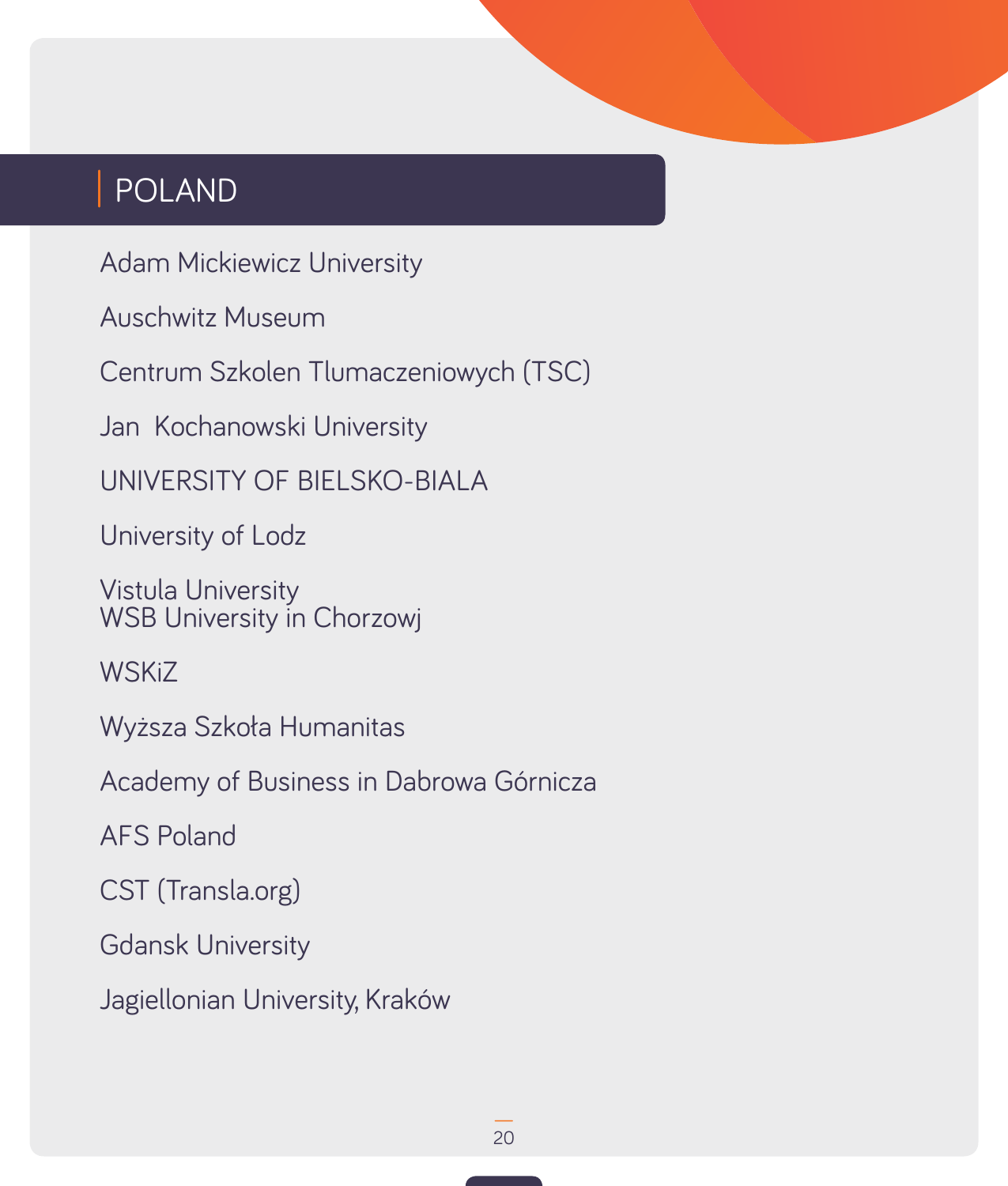## POLAND

Jan Dlugosz University

Maria Curie-Sklodowska University

Opole University

SWPS Warsaw

University of Applied Sciences in Nysa

University of Rzeszow

University of Silesia

University of Technology Czestochowa

University of Warsaw

University of Wroclaw

WSF Wroclaw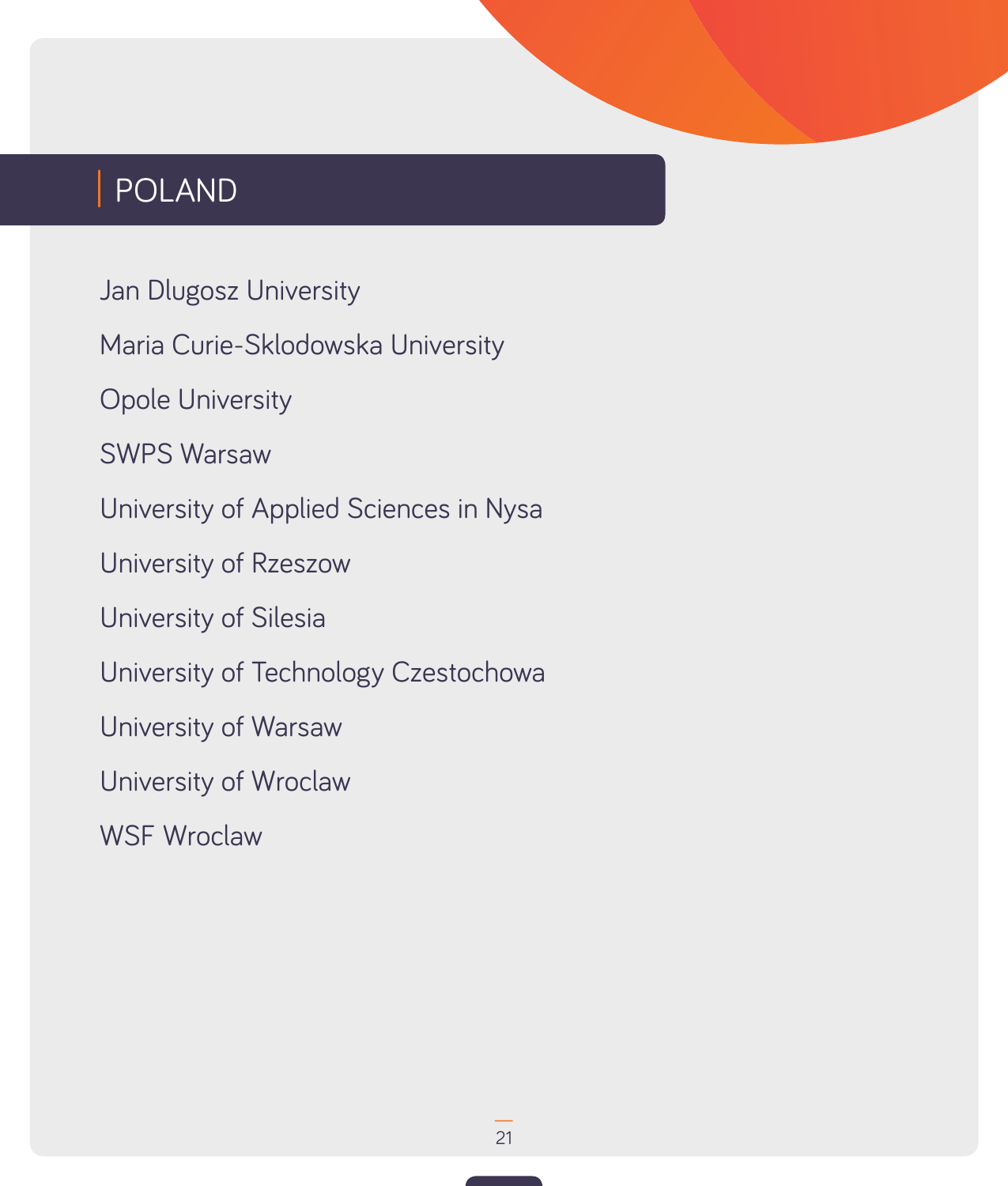## <span id="page-25-0"></span>PORTUGAL

Instituto Politécnico de Bragança

Universidade Católica Portuguesa

University of Aveiro

University of Évora

CLESEB - Centro de Línguas do IPB

Institute of Accounting and Administration of Porto (ISCAP)

Universidade Autónoma de Lisboa

Universidade do Minho

Universidade do Porto

Universidade Nova de Lisboa

University of Coimbra

Translation of the Polytechnic Institute of Bragança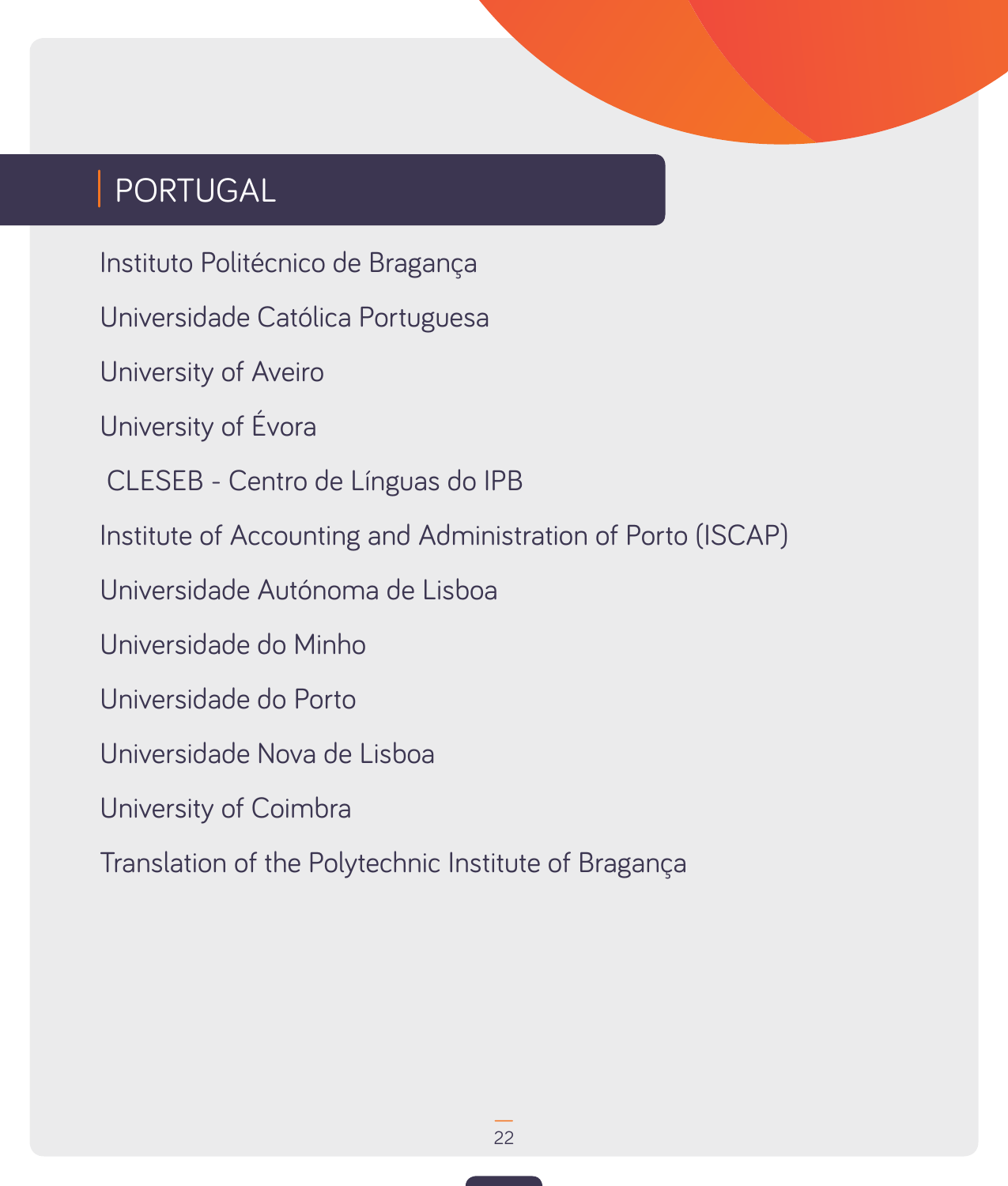## <span id="page-26-0"></span>**QATAR**

Hamad Bin Khalifa University

## ROMANIA

Casa Corpului Didactic "Csutak Vilmos" Covasna

Babeș-Bolyai University

Partium Christian University

Sapientia University

Universitatea Alexandru Ioan Cuza

## RUSSIA

Chelyabinsk State University South Ural State University University of Novgorod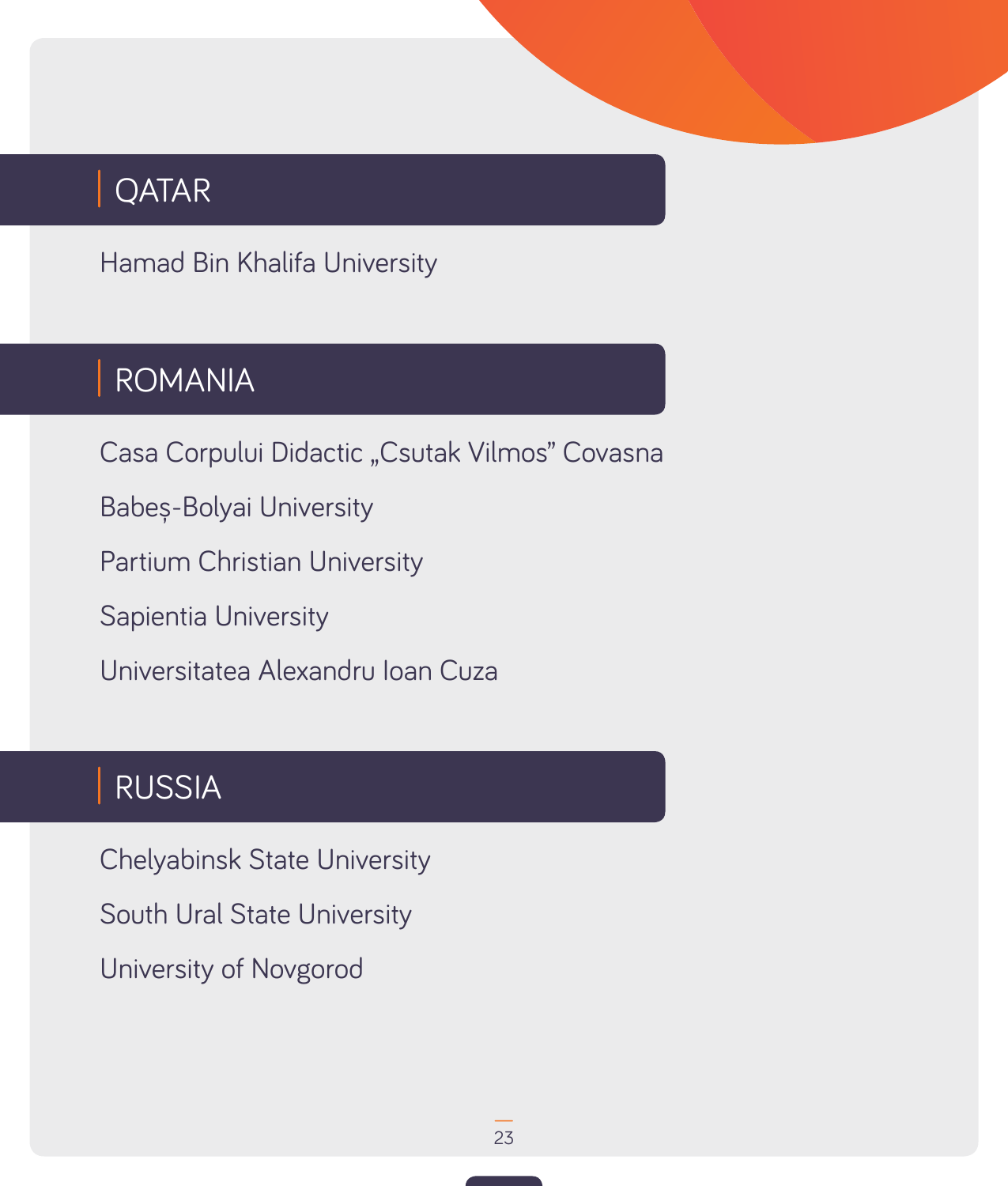## <span id="page-27-0"></span>SAUDI ARABIA

King Abdullah institute for Translation and Arabization for training

## SERBIA

University of Belgrade

## SLOVAKIA

University of Economics in Bratislava

Comenius University

Matej Bel University

Košice UPJS University

University of Prešov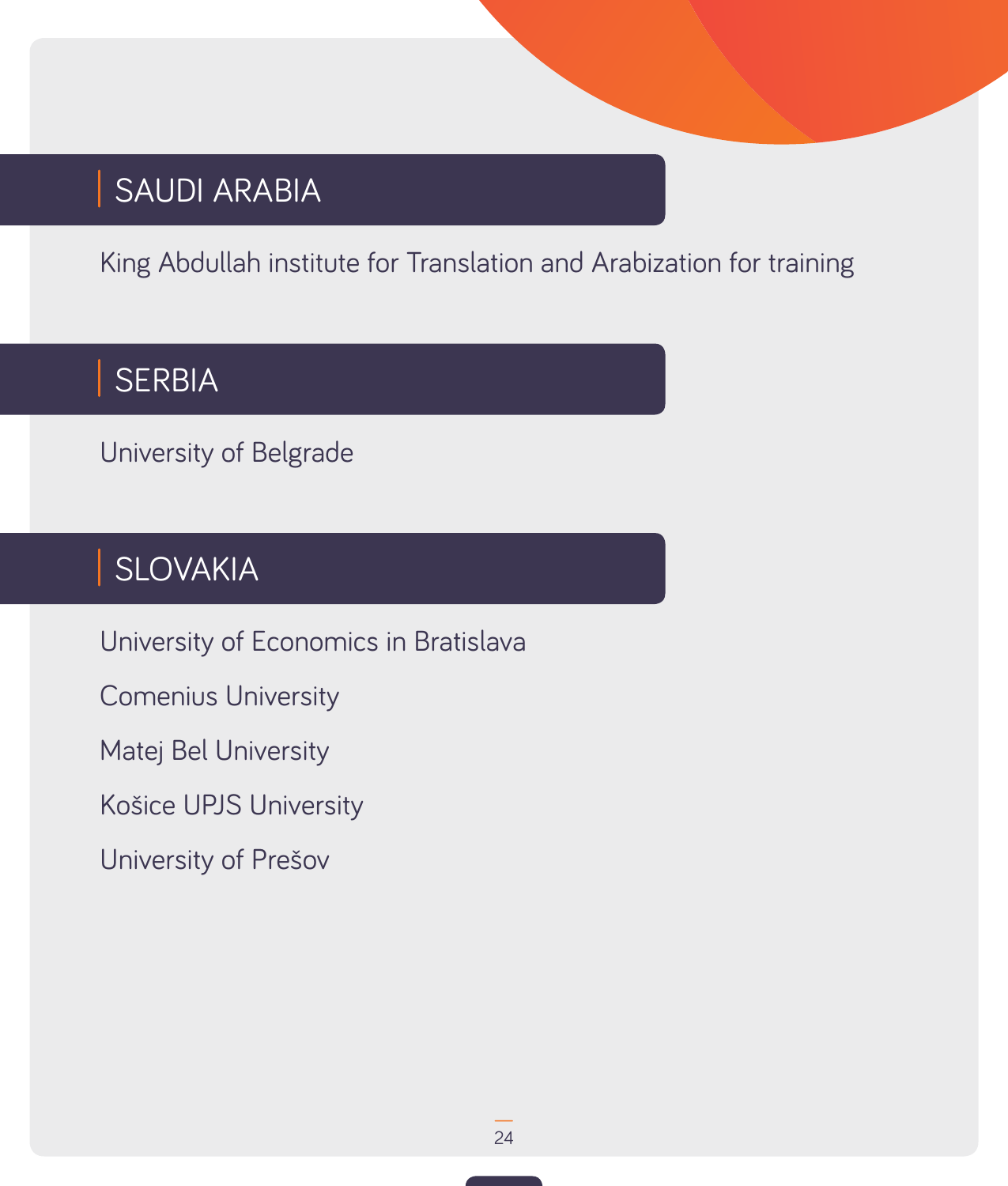## <span id="page-28-0"></span>SLOVENIA

University of Ljubljana

University of Maribor

## SPAIN

Universidad de Alcalá de Henares Universidad Internacional de La Rioja Universidad Internacional Menéndez Pelayo Universitat Rovira i Virgili University Pompeu Fabra AETI Escuela Superior de Intérpretes y Traductores FPMT Hispana Unitat d'Informàtica del Campus de la Comunicació Universidad Alfonso X el Sabio (UAX Madrid)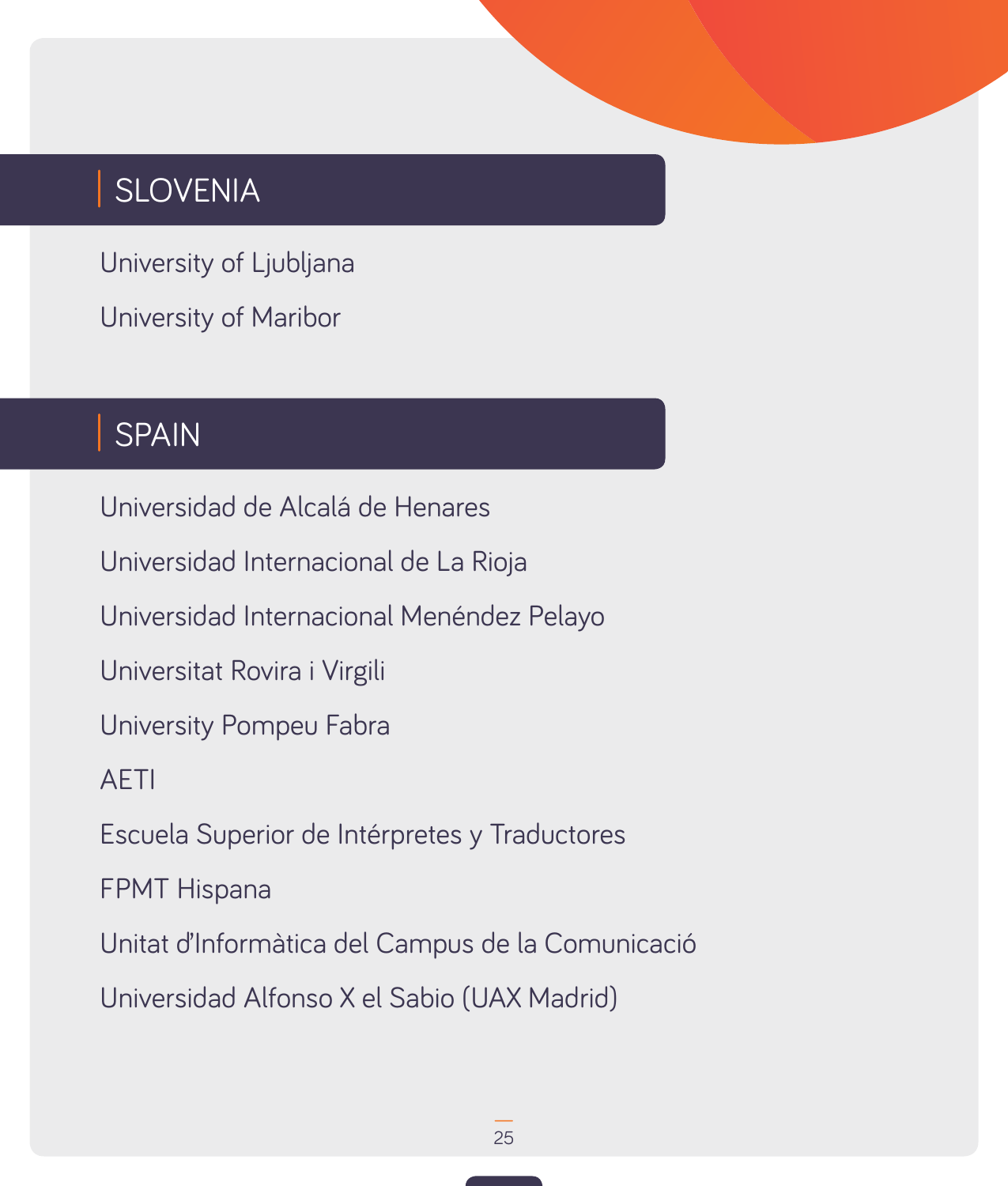## SPAIN

Universidad de Alicante Universidad Europea de Valencia Universidad Pablo de Olavide, de Sevilla Universitat Autonoma de Barcelona University I Jaume University of Córdoba University of Granada University of Salamanca University of Valencia University of Valladolid University of Vigo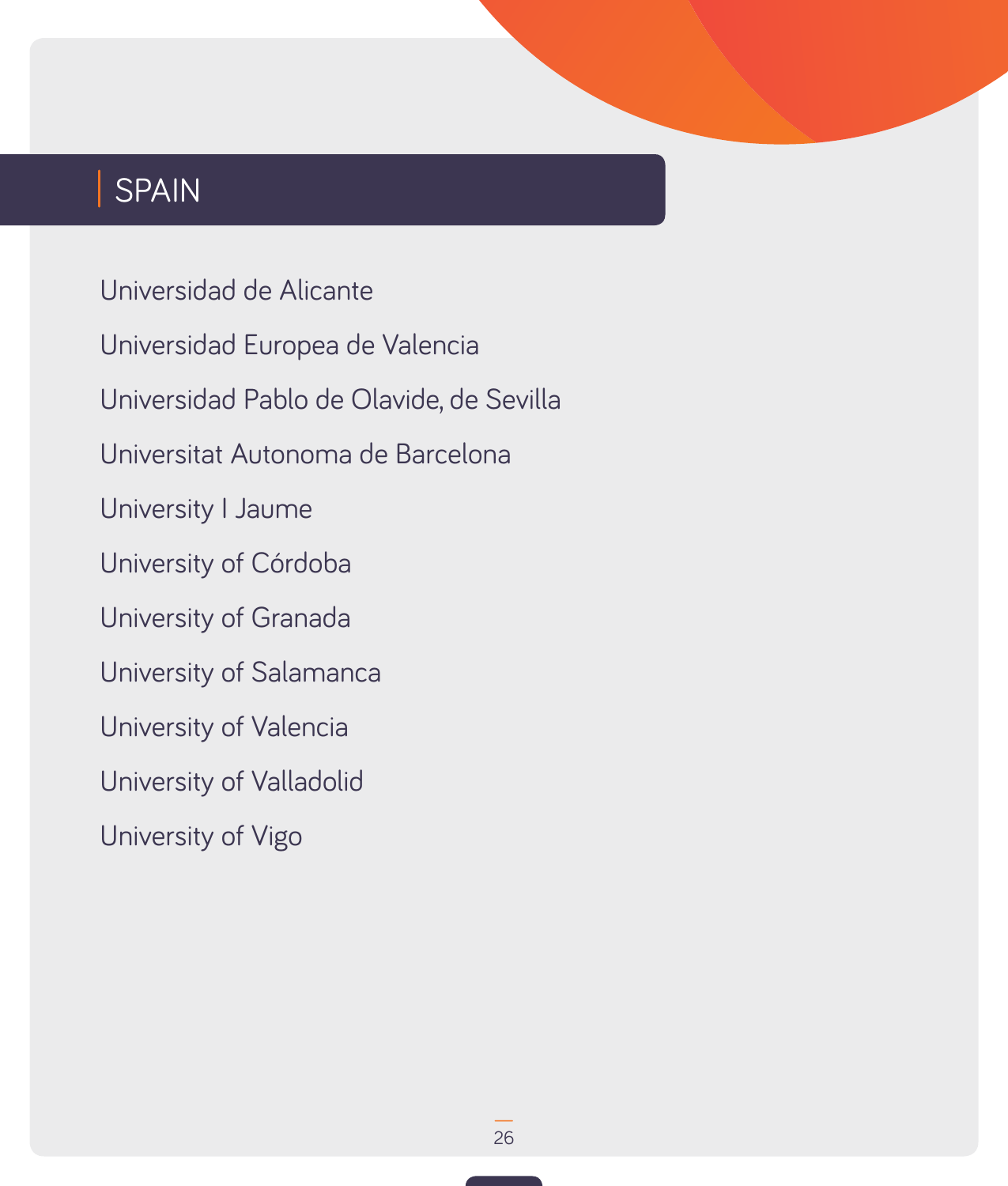## <span id="page-30-0"></span>SWEDEN

University of Gothenburg

University of Stockholm

Lund University

## SWITZERLAND

SAL Höhere Fachschule für Sprachberufe University of Geneva ZHAW

## TAIWAN

Lung Hwa University of Science & Technology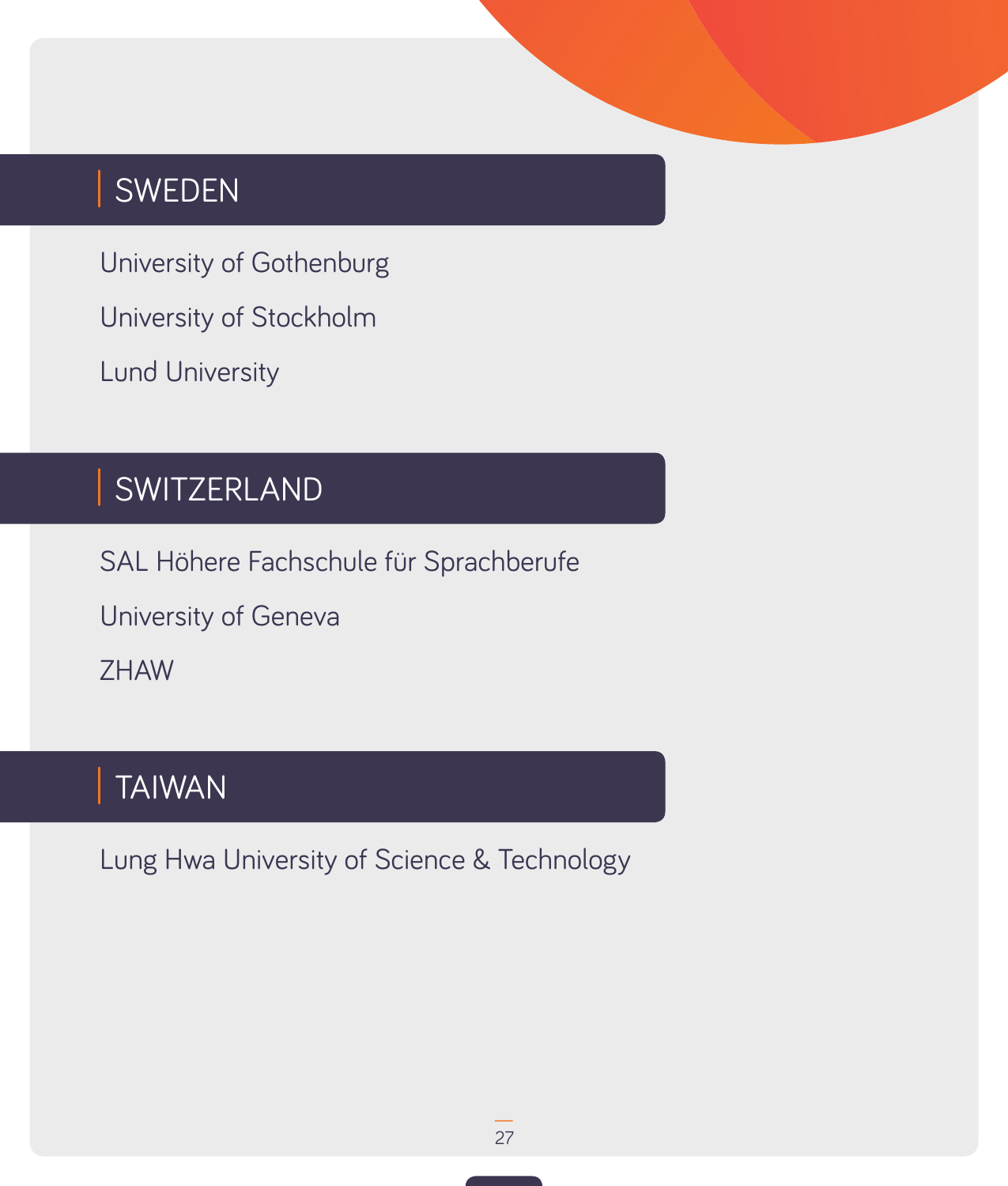## <span id="page-31-0"></span>TURKEY

Agri Ibrahim Cecen University Bogazici University İstanbul Aydin Üniversitesi Eastern Mediterranean University İstanbul Üniversitesi University of Bosphorus

## UKRAINE

Kirovohrad University National University of Ostroh Academy Odesa I.I. Mechnikov National University Taras-Schewtschenko-Universität Kiew Ukraine Catholic University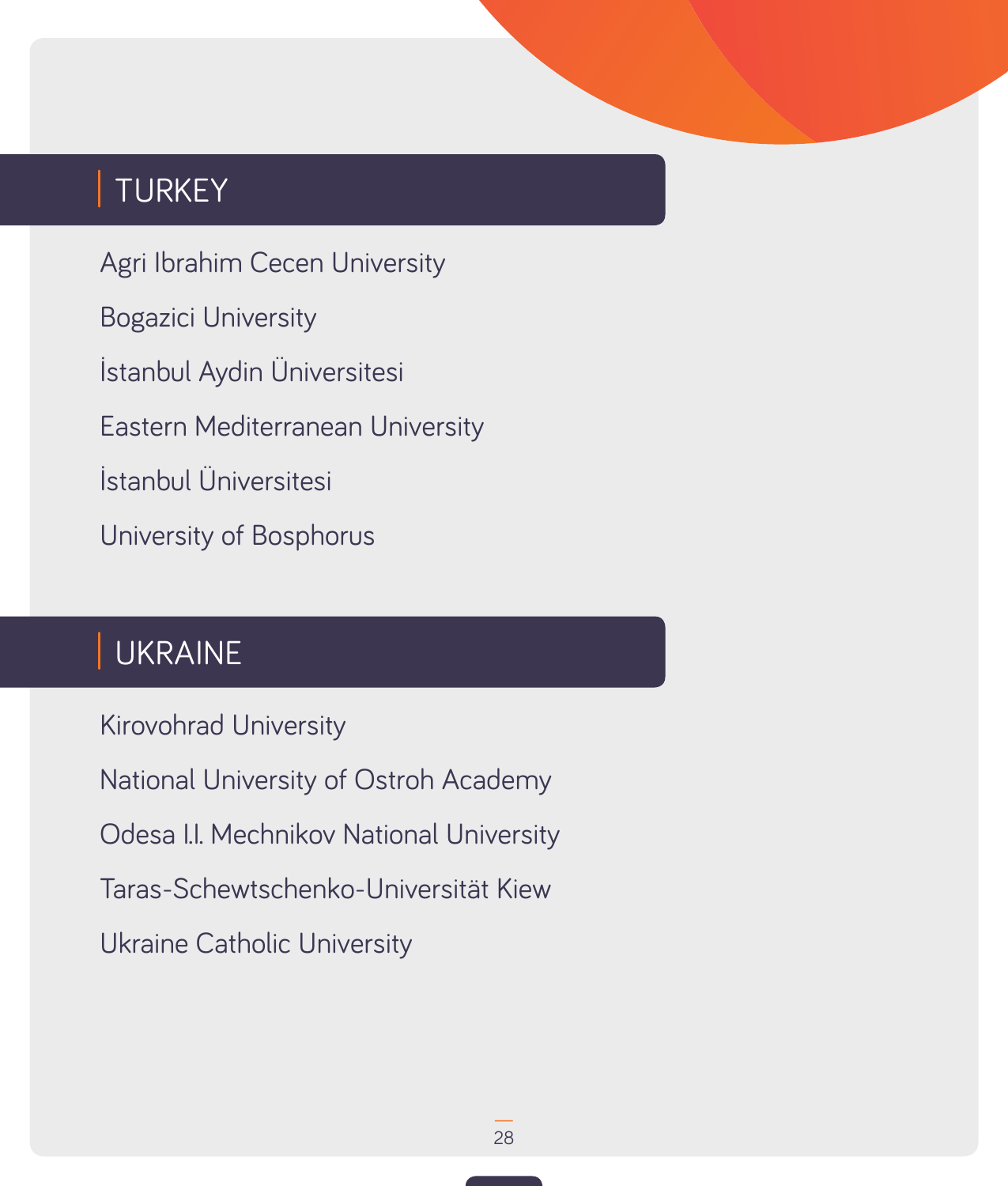#### <span id="page-32-0"></span>UNITED KINGDOM

Imperial College

University of Roehampton

Aston University

Imperial college London

London Metropolitan University

Newcastle University

Ulster University

University College London

University of Aberdeen

University of Bath

University of Bristol

University of Central Lancashire (UCLAN)

University of Durham

University of East Anglia

University of Essex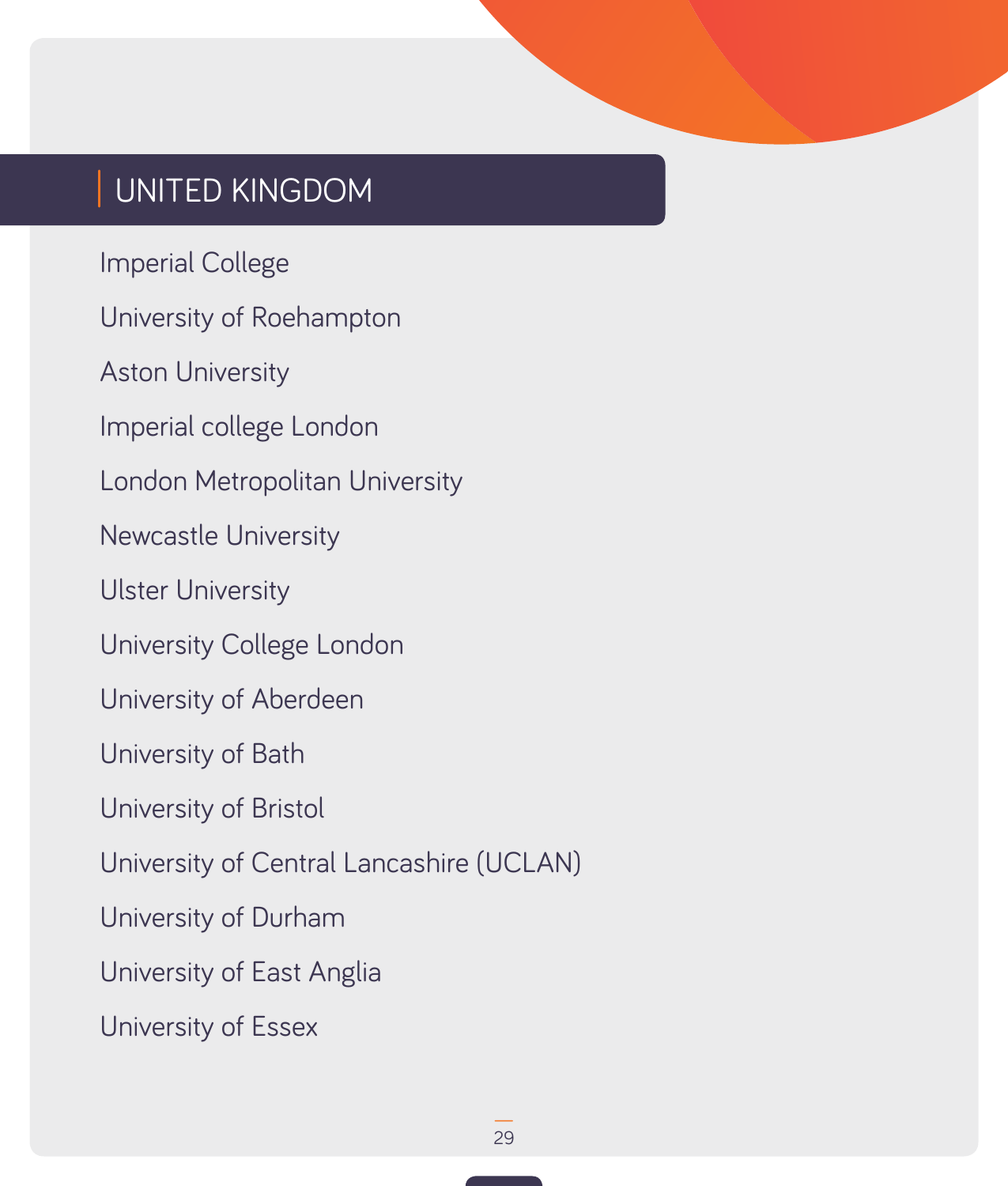## UNITED KINGDOM

University of Exeter

University of Leeds

University of Manchester

University of Portsmouth

University of Salford

University of Sheffield

University of Southampton

University of Swansea

University of Westminster

University of Wolverhampton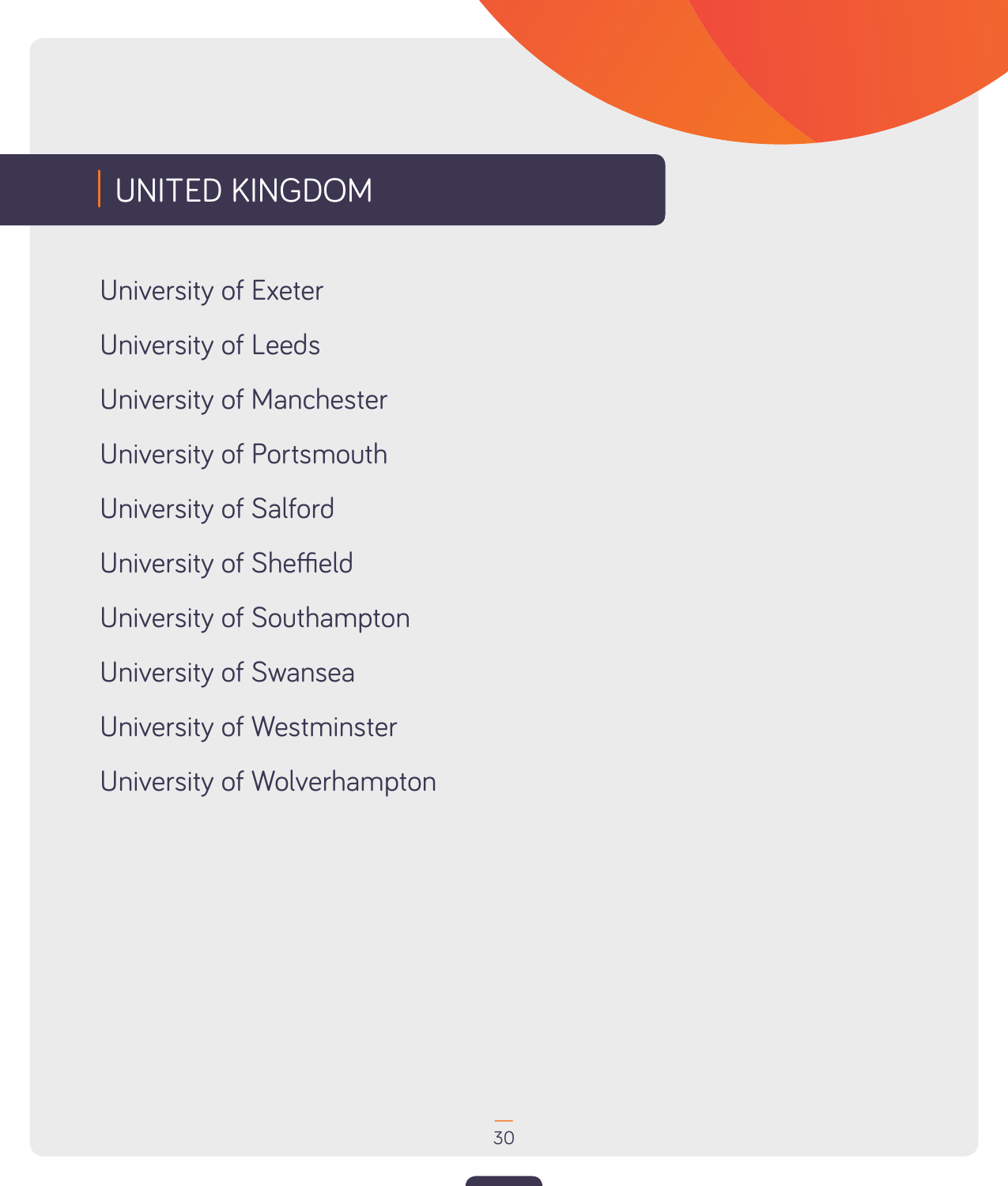#### <span id="page-34-0"></span>UNITED STATES

Central Michigan University

LTAC Global (Non profit organisation)

Miami Dade College

Oral Roberts University

UNC Charlotte

University of Central Florida

University of Denver

University of Florida

Virginia Commonwealth University

Western Connecticut State University

Lucent University

University of North Texas

Binghamton University

Brigham Young University

Kent State University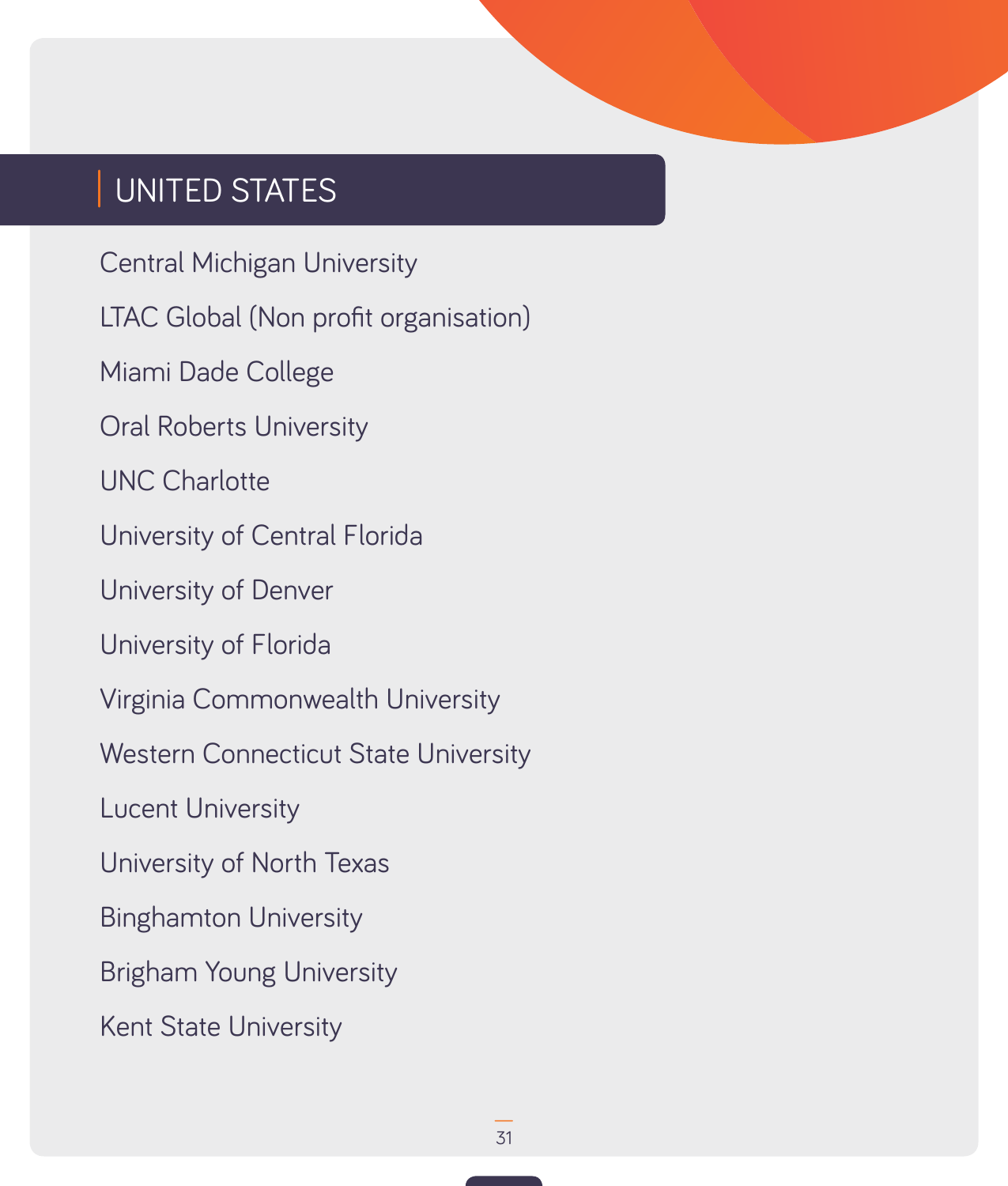#### UNITED STATES

Montclair State University

Monterey Institute of International Studies

New York University

University of Chicago

University of Illinois

University of Louisville

University of Maryland

University of Massachusetts Amherst (UMASS)

University of Nebraska at Kearney

UW - Milwaukee

UW Continuum College

Western Illinois University

Weber State University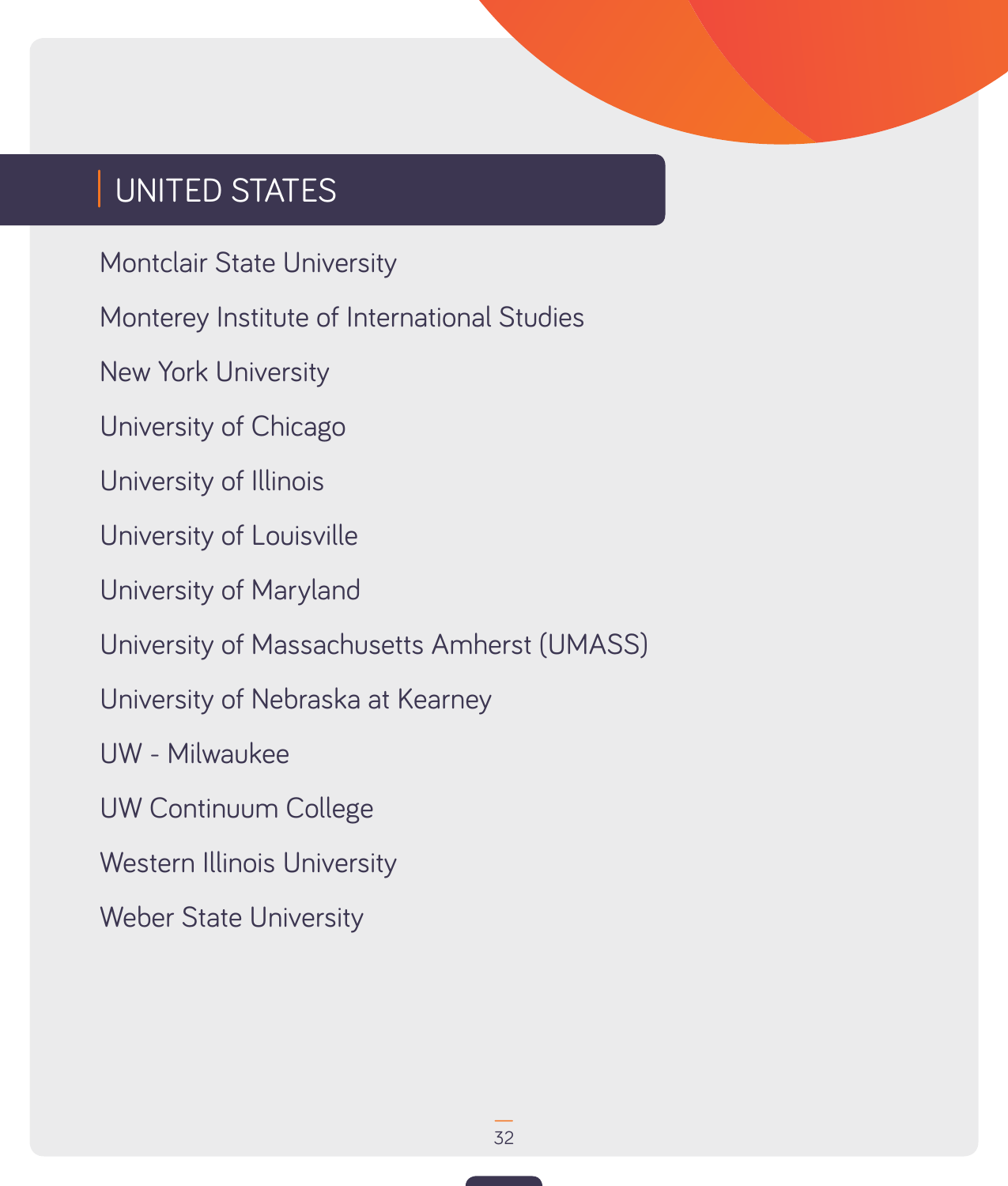# <span id="page-36-0"></span>URUGUAY

## University of Crandon